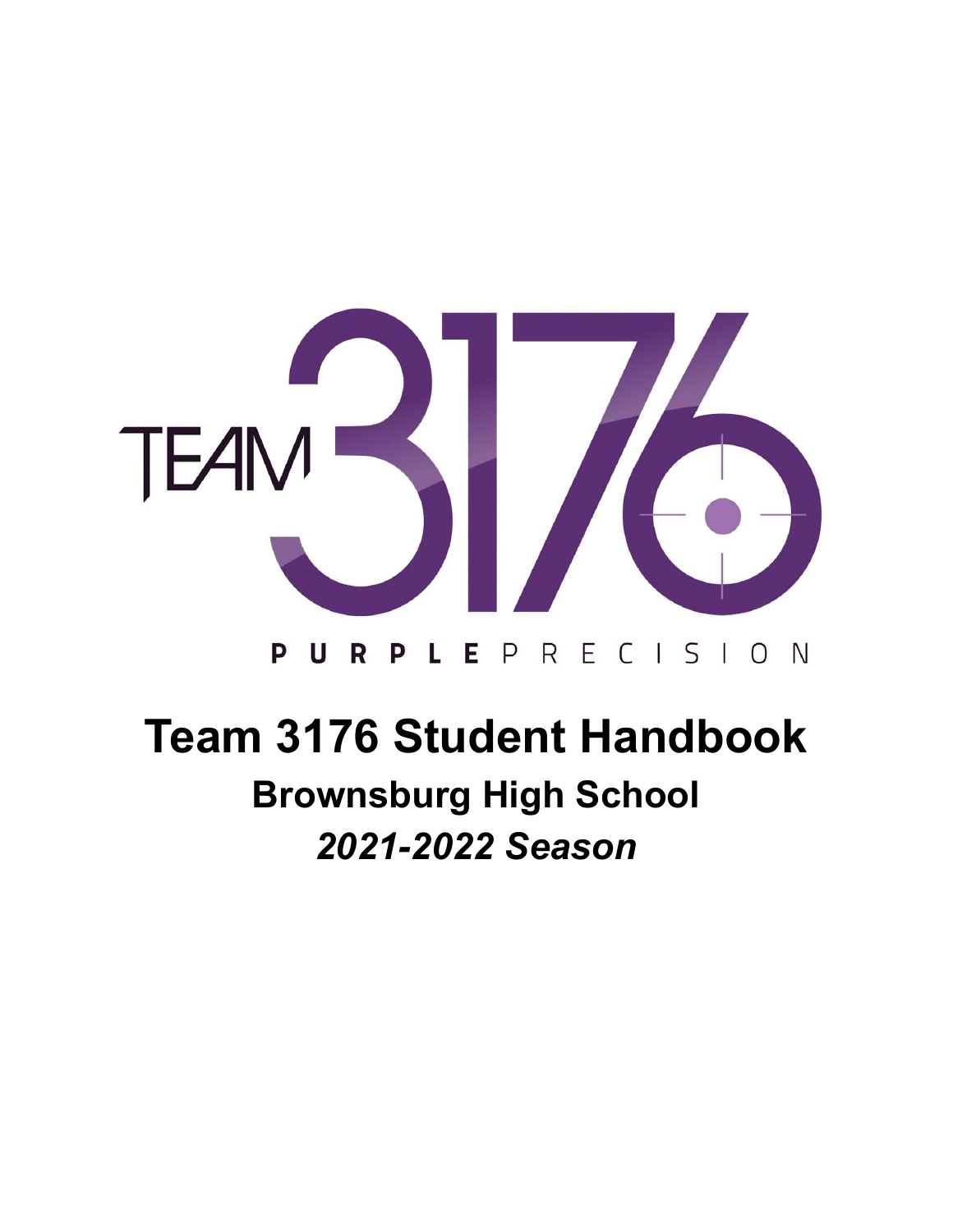### *FIRST* **International Equity, Diversity, & Inclusion Statement**

*"FIRST is committed to fostering, cultivating and preserving a culture of equity, diversity, and inclusion. We embrace and encourage differences in race, ethnicity, national origin, sex, gender, gender identity, gender expression, sexual orientation, disability, age, religion, income, language, learning difference, or any other characteristics that make our adult-force and students unique."*

Team 3176 welcomes all students interested in STEM and embraces the diversity of ideas that comes from all of our team members. All team members and mentors are expected to respect each other and listen & express their ideas in a collaborative and positive manner. We strive to include as many team members in all team activities as possible; if any student ever has any concerns, please contact a team co-sponsor.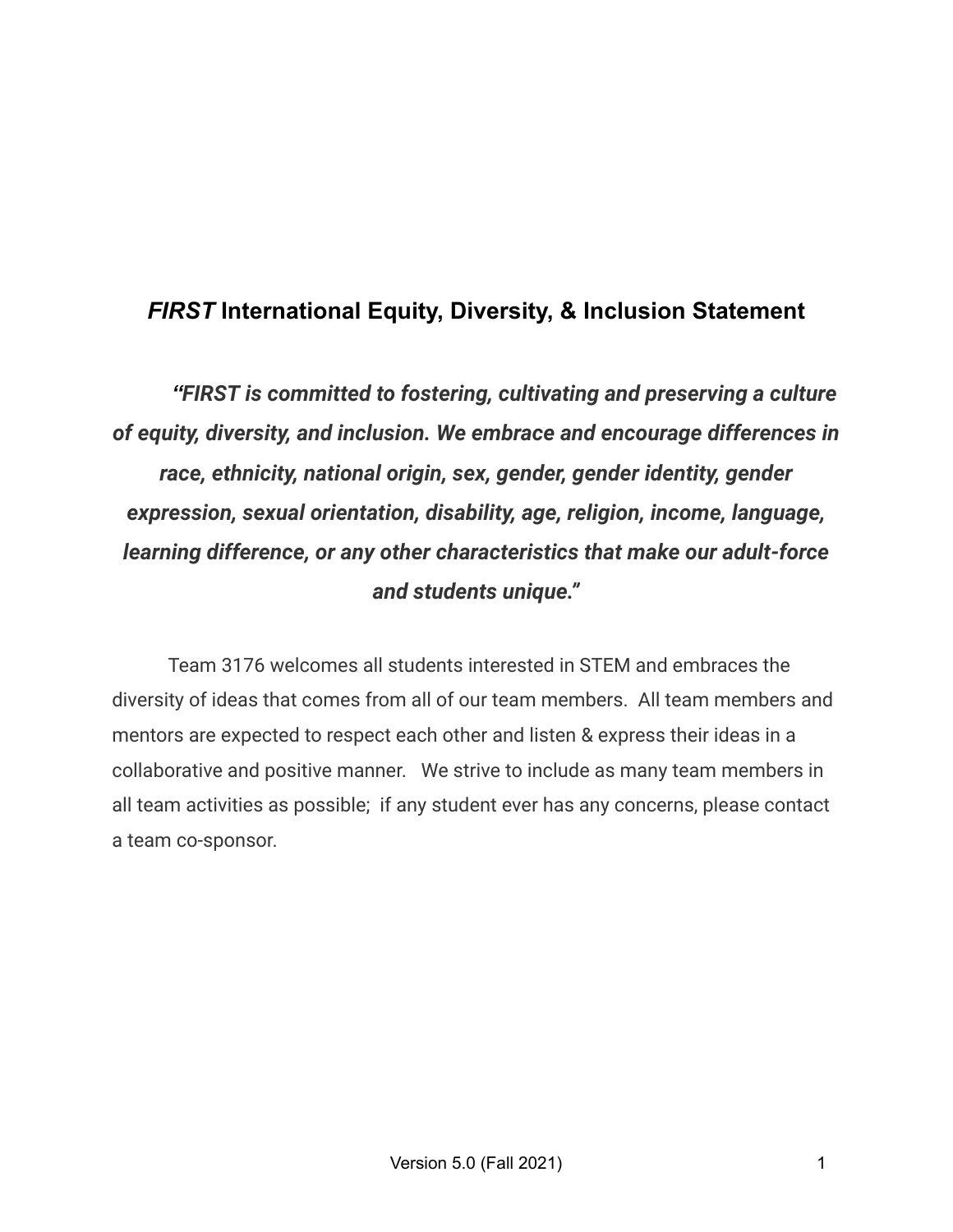#### **Table of Contents**

| 1.0 Membership                      | 5              |
|-------------------------------------|----------------|
| 2.0 Principles                      | 6              |
| 3.0 Leadership                      | 7              |
| 3.1 Student Advisory Board          | $\overline{7}$ |
| Project Manager                     | $\overline{7}$ |
| <b>Operations Manager</b>           | $\overline{7}$ |
| <b>Chief Engineer</b>               | 8              |
| 3.2 Non-SAB Leadership              | 8              |
| 4.0 Cost                            | 10             |
| 5.0 Meetings / Schedule             | 11             |
| 5.1 Off-season (July - Dec)         | 11             |
| 5.2 Build Season (Jan-Mar)          | 11             |
| 5.3 Competition Season (Mar-Apr)    | 11             |
| 6.0 Behavior / Rules                | 13             |
| 6.1 General                         | 13             |
| 6.2 Shop and BSC Facilities         | 13             |
| 6.3 Competitions                    | 14             |
| 6.4 Travel                          | 14             |
| 6.4.1 Eligibility                   | 14             |
| 6.4.2 Bus Travel                    | 14             |
| 6.4.3 Overnight Guidelines          | 15             |
| 6.4.4 Team Uniform                  | 15             |
| 6.5 Social Media Awareness          | 15             |
| 7.0 Safety                          | 16             |
| 7.1 General Safety                  | 16             |
| 7.2 Equipment/Machinery Use         | 16             |
| 7.3 Safety Dress Code               | 16             |
| 7.4 Pits Protocol                   | 17             |
| 7.5 Training Programs and Materials | 17             |
| 7.6 Emergencies & First Aid         | 17             |
| 7.7 Safety Observation System (SOS) | 18             |
| <b>8.0 Competitions</b>             | 19             |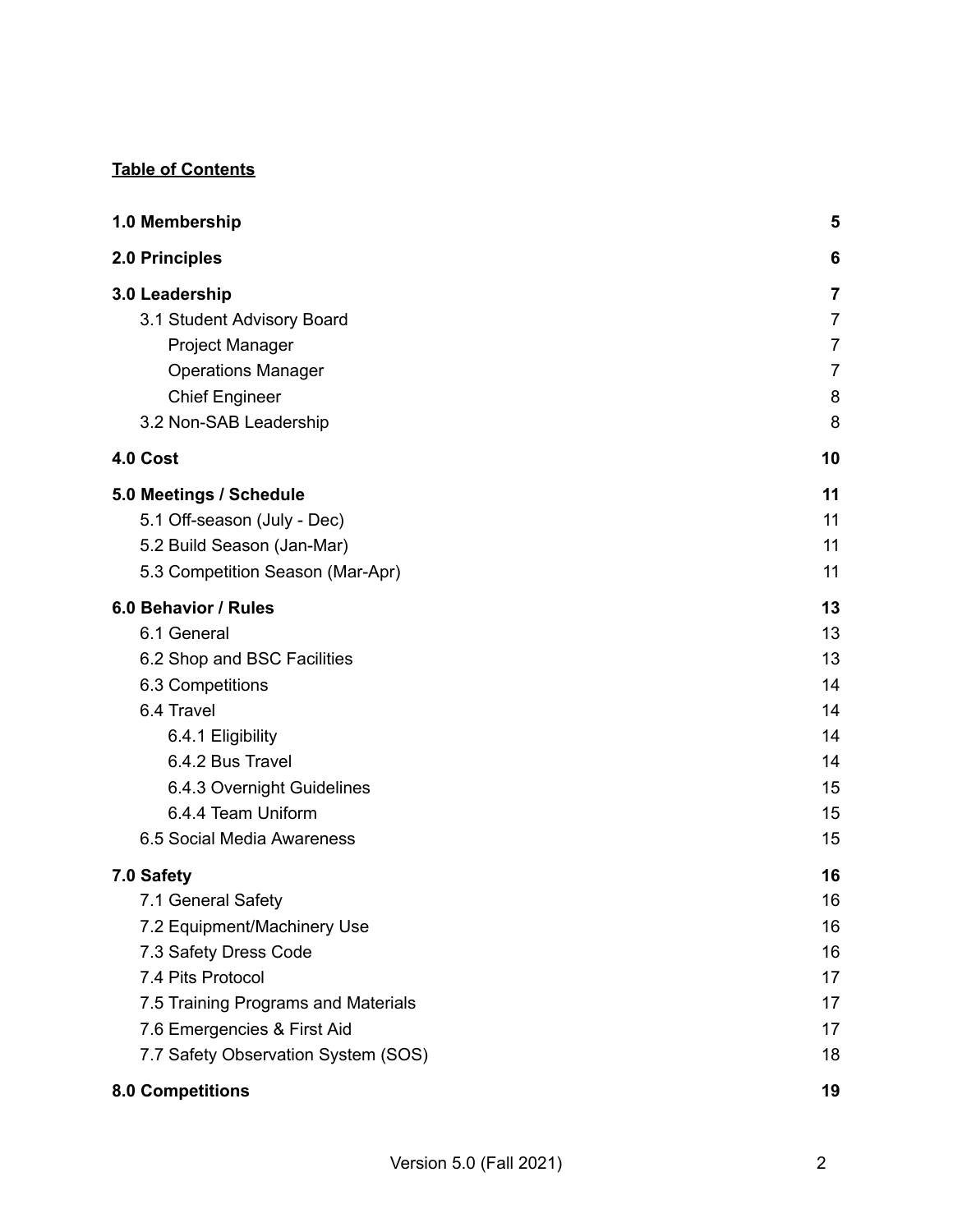| 8.0.5 Disclaimer                           | 19 |
|--------------------------------------------|----|
| 8.1 Load-In Day                            | 19 |
| 8.2 Competition Day 1                      | 19 |
| 8.3 Competition Day 2                      | 19 |
| 8.4 Competition Conduct                    | 20 |
| 8.5 Special Event Competitions             | 21 |
| 9.0 Mentors                                | 22 |
| <b>11.0 Parent Responsibilities</b>        | 24 |
| 12.0 Authority of the Handbook and Changes | 25 |
| <b>13.0 Contact Information</b>            | 26 |
| 14.0 Forms                                 | 27 |
| Medical Release Form (2021-2022)           | 28 |
| Safety Form (2021-2022)                    | 29 |
| Team 3176 Student Contract (2021-2022)     | 30 |
| Transportation Form (2021-2022)            | 31 |
| BHS Field Trip Form (2021-2022)            | 32 |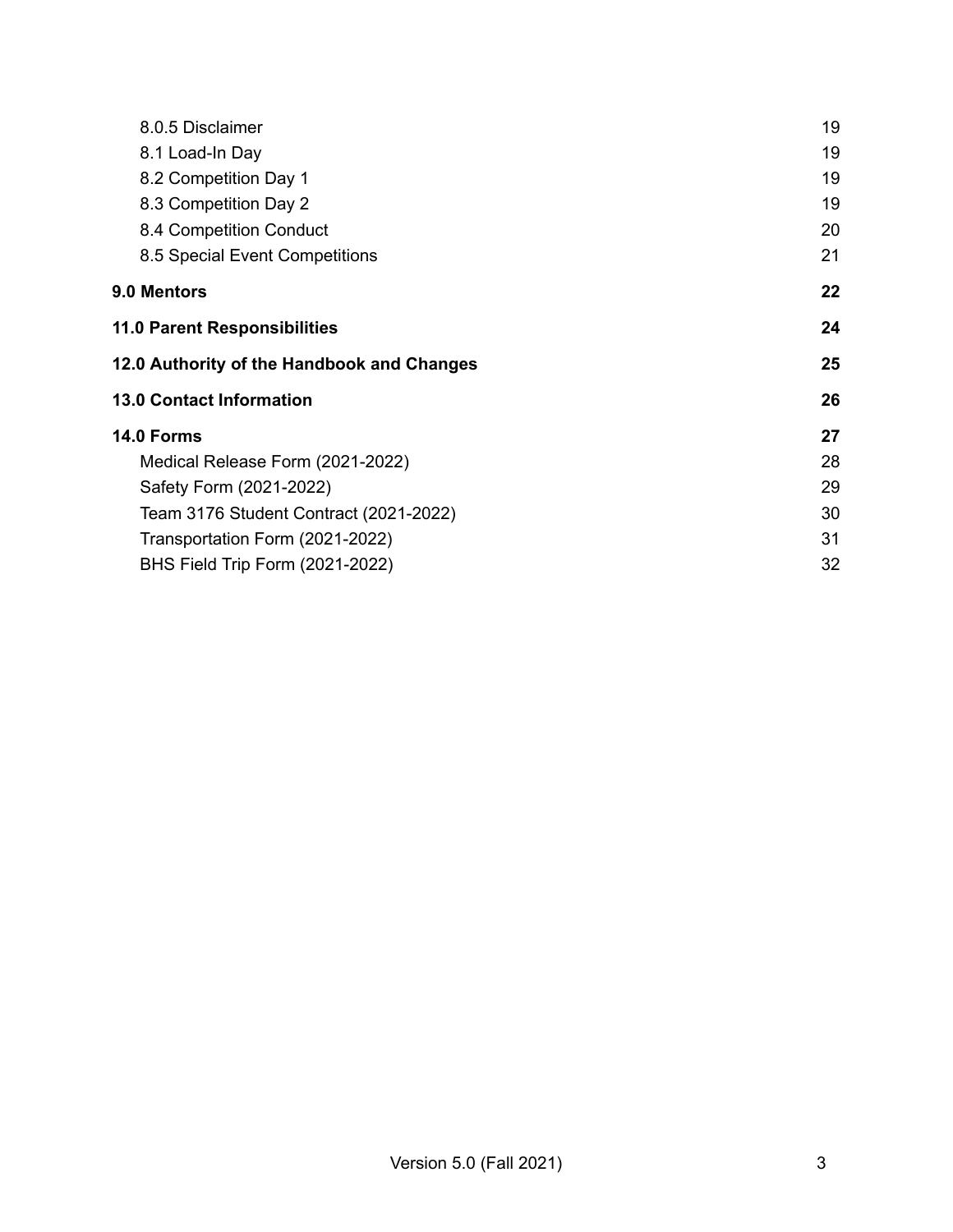## 0.0 COVID-19 Disclaimers

As a team sponsored by the Brownsburg Community School Corporation, Team 3176 is following all of their procedures, which fall in line with Hendricks County Health Department. *FIRST* Robotics has also put out many statements regarding COVID-19 and the steps teams should be taking to stay safe. Our team will continue to stay up to date with these procedures and to make sure that we are keeping our students and mentors as safe as possible.

COVID-19 Resources:

[https://www.firstinspires.org/sites/default/files/uploads/resource\\_library/frc/team-resources/safet](https://www.firstinspires.org/sites/default/files/uploads/resource_library/frc/team-resources/safety/2022/frc-2022-COVID-season-guidance.pdf) [y/2022/frc-2022-COVID-season-guidance.pdf](https://www.firstinspires.org/sites/default/files/uploads/resource_library/frc/team-resources/safety/2022/frc-2022-COVID-season-guidance.pdf)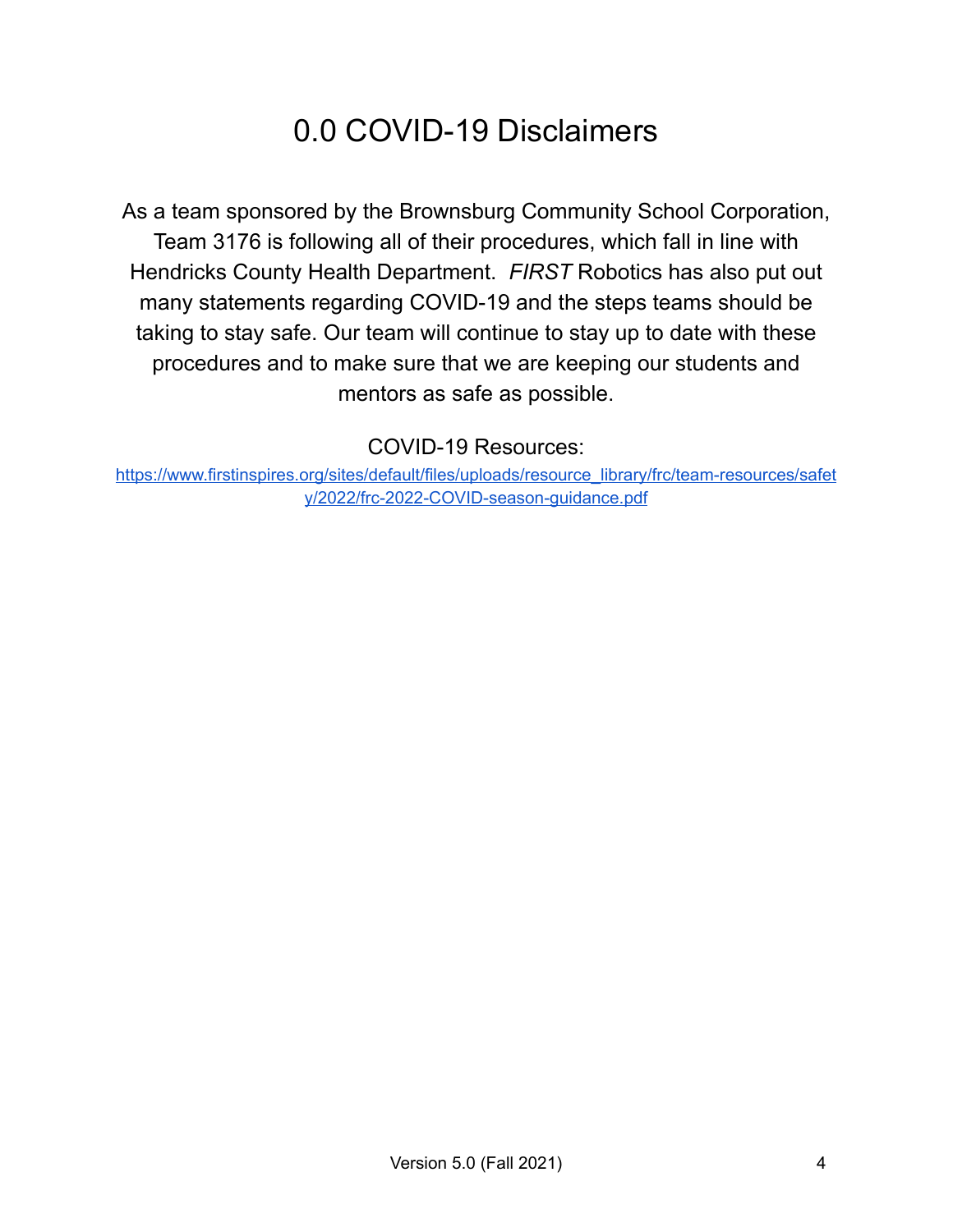## 1.0 Membership

<span id="page-5-0"></span>Team 3176 is a year-round operation. Membership on Team 3176 is open to all students who attend Brownsburg High School in person and meet the requirements below. Membership is a commitment for the entire school year. Team 3176 prides itself in the ability to train new members and inform them of our rules and regulations, so no prior knowledge is needed and all that is required is student initiative and dedication.

Members are expected to actively participate and attend meetings & competitions. A member of Team 3176 should be an example of *FIRST* values and be a role model for other students of Brownsburg High School.

To be a member of the team, members must complete the following items:

● Expected time obligation

| <b>Offseason</b>                                                                                                                                                                                                                                                | <b>Build Season</b>                                                                                                                                                               | <b>Competition Season (Feb -</b>                                              |
|-----------------------------------------------------------------------------------------------------------------------------------------------------------------------------------------------------------------------------------------------------------------|-----------------------------------------------------------------------------------------------------------------------------------------------------------------------------------|-------------------------------------------------------------------------------|
| (July - Dec)                                                                                                                                                                                                                                                    | (Jan - Feb)                                                                                                                                                                       | Apr)                                                                          |
| Support a sponsor<br>$\bullet$<br>presentation<br>One publication<br>$\bullet$<br>recommended<br>Turn in all required<br>$\bullet$<br>paperwork<br>Attend mandatory<br>$\bullet$<br>meetings<br>Fulfill Team 3176<br>$\bullet$<br>Education Plan (see<br>below) | Participate in 80% of Build<br>Season meetings unless<br>directed otherwise<br>Attend mandatory<br>$\bullet$<br>meetings<br>Two publications required<br>٠<br>to travel with team | Participate in 65% of Comp<br>Season meetings<br>Attend mandatory<br>meetings |

- Student fees -**TBD** (see Section 4.0 Cost)
	- $\circ$  New Members:  $$300.00$  (\$250 fees + \$50 jersey fee)
	- Veteran Members: \$250.00
- Complete student application

Membership on the team runs until the end of the school year unless situations arise that would put a team member's status in jeopardy, such as exhibiting behavior that negatively impacts the team's image and/or behavior violating the Team 3176 Student Handbook. Continued violation of team rules & expectations will result in removal from Team 3176. Any student taken off the team for any reason will not receive a refund.

The Team 3176 Education Plan is a tool to ensure every student of the team is receiving the resources to be successful during the build season. Completion of the Education Plan requires fulfilling the minimum amount of credits determined on your education sheet, as well as having a Sub-Team leader or higher position signing off on the credits earned.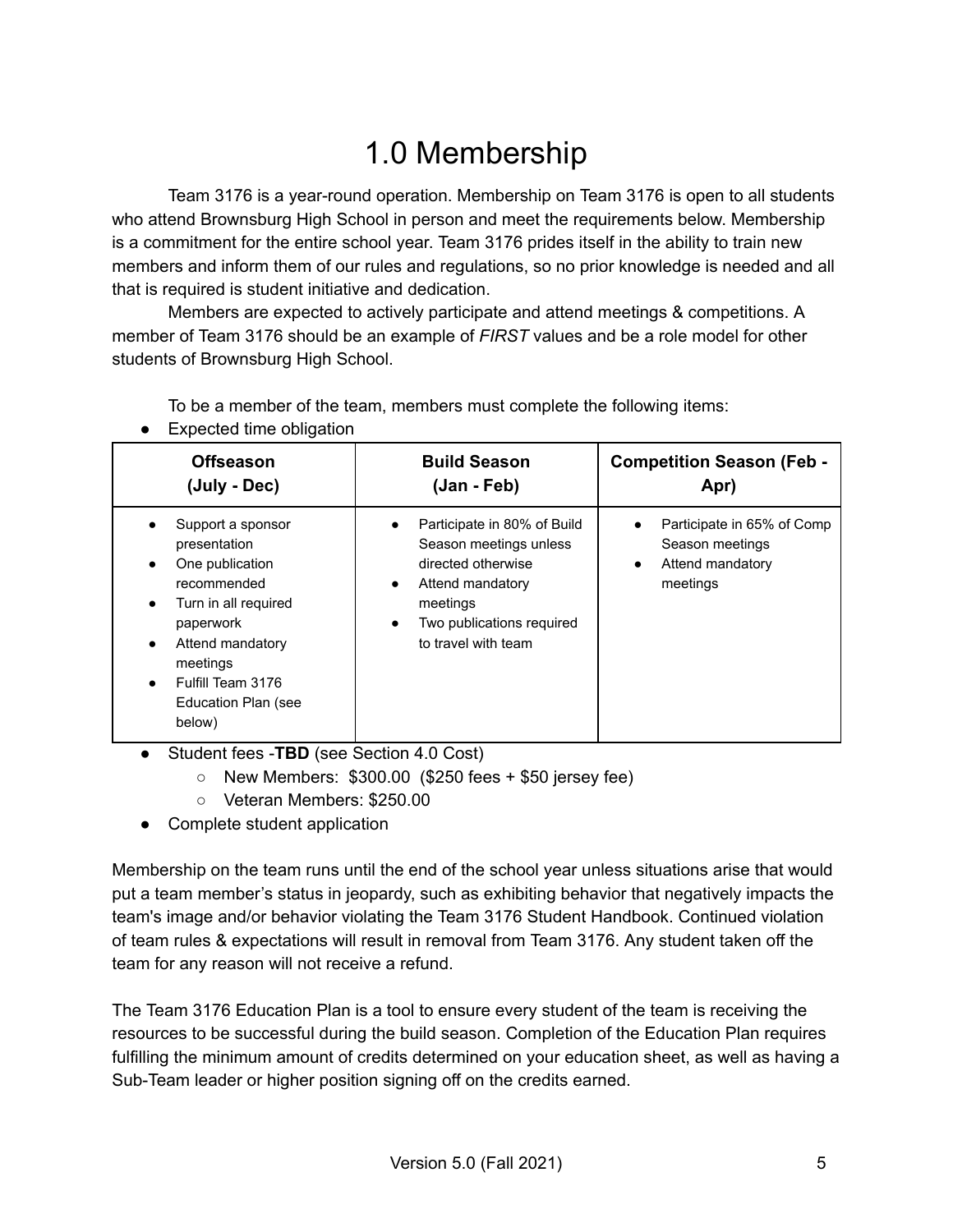## 2.0 Principles

<span id="page-6-0"></span>The following list emphasizes the key principles of Team 3176:

- **Safety**: Being safe is our top priority. Use good judgement in all situations. If you see others who are not being safe, encourage them to stop working and in a positive manner, show them how to do it correctly. If you are not certain, ask the nearest mentor. (Refer to Section 7.0 for more information)
- **Balance**: Family and academics comes first. A member's first priority at Brownsburg High School is that of a student. Each student needs to find the right balance between academics, family, community, and robotics.
- **Cooperation:** We emphasize learning by doing. If a mentor or student leader requests you to do something, comply to the best of your ability. If you feel a request is beyond the scope of your capability, you are encouraged to ask questions and attempt the task with the support of mentors.
- **Effort**: Perform to the best of your abilities at all times.
- **Respect**: Have respect for yourself, all fellow students, and mentors. This also includes respecting the tools, materials, and facilities.
- **Learn**: Have a willingness to learn new things.
- **Mentor**: It is the responsibility of all students to teach and mentor newer students to foster continuation of *FIRST* principles and enable all students to take on expanding responsibilities as they grow in the program.
- **Gracious Professionalism**: A core part of the ethos of *FIRST*. It's a way of doing things that encourages high-quality work, emphasizes the value of others, and respects individuals and the community.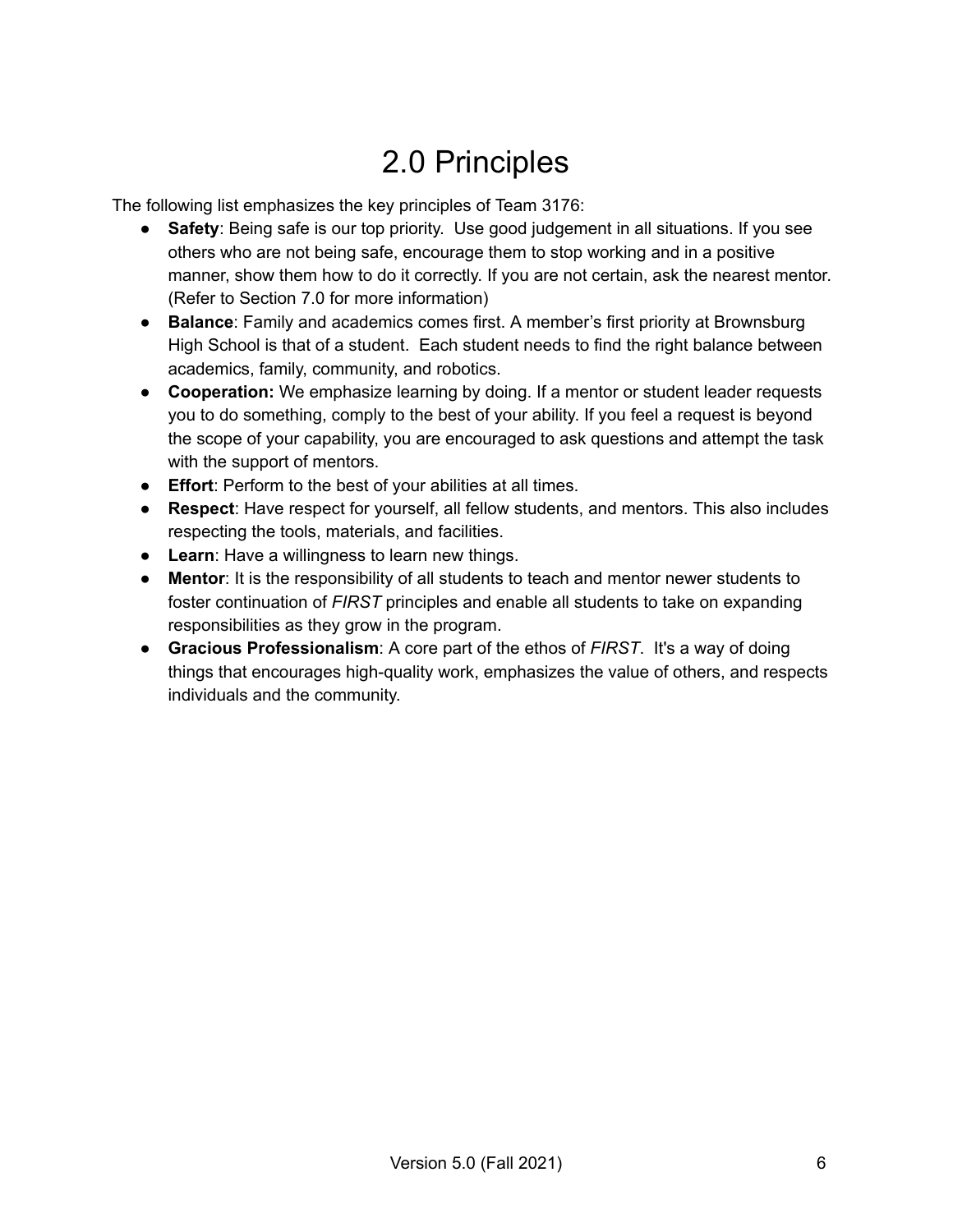## 3.0 Leadership

<span id="page-7-0"></span>Team 3176 is managed and led by students with assistance and guidance from adult sponsors. The governing and decision-making body is called the Student Advisory Board (SAB) consisting of roughly six to eight students. The SAB roles are open to all students at the end of each season and are selected by a selection committee of lead mentors and graduating SAB members in conjunction with an interview process.

**Prerequisites** 

- Need to have at least one year on the team
- Good academic standing

#### **Expectations**

- Project management and organization skills
- Responsible and timely communication
- Effective time management
- Follow-through on commitments

### <span id="page-7-2"></span><span id="page-7-1"></span>3.1 Student Advisory Board

#### Project Manager

- Works directly with the Lead Mentors
- Works directly with a representative of the Parent Group
- Is the primary external student representative of the team including as a representative to the Chain Link House of Representatives
- Assists in determining team policies
- Facilitates communication to the team
- Delegates responsibilities to other SAB members and experts
- Is responsible for overall function of team and adherence to schedules and plans

#### <span id="page-7-3"></span>Operations Manager

- Oversees all operations of the team from a business standpoint
- Represents the Multimedia and Business subteams
- Overlooks production of video promotional media such as short films
- Organizes and oversees Community Outreach
- Maintains proper communication between operational subteams
- Formulates and sets goals for each individual subteam on Business Operations
- Works to maintain team financial stability and sustainability
- Prepares progress reports on Business Operations for SAB members, Co-sponsors, and Mentors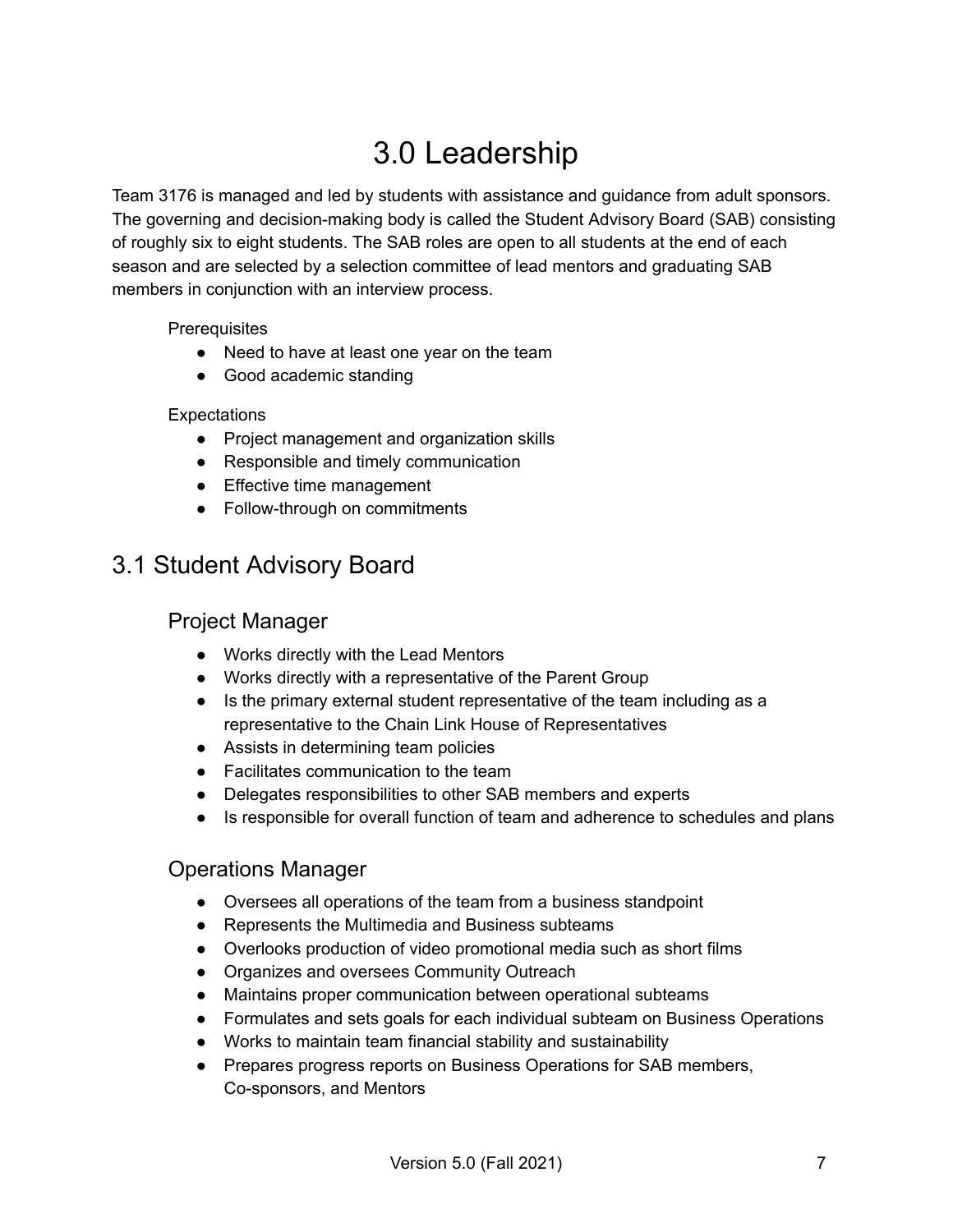- Helps maintain a positive team image for community and sponsors
- Motivates all members to be active in Business Operations

#### <span id="page-8-0"></span>Chief Engineer

- Sets and adheres to a design schedule
- Sets and achieves goals in the robot design progress
- Has authority to make final design decisions using ideas and input from the team
- Works with Project Manager for cohesive communication throughout the team

#### Design Manager

- Plans and manages the overall the design process of the robot
- Ensures proper design training for the subteam and is responsible for the design process method and tools
- Assists the Chief Engineer in design decisions

#### Systems Integration Manager

- Leads over programming and electrical/pneumatic systems
- Works with the Chief Engineer for cross-subteam communication
- Collaborates with experts and non-SAB leadership on programming, electrical/ pneumatics issues
- Represents programming and electrical/pneumatics on SAB

#### Business Tech Integration Manager

- Responsible for integrating the business side of the team with the technical side to create more communication between the two.
- Help multimedia create content that requires knowledge and/or tools of the technical subteams
- Help the technical subteams give requests to business subteams about financial issues and/or investments

#### Safety Integration Manager

- Works with Systems Integration manager to improve communication of team
- Monitors safety of students (both physical and mental)
- Teaches members the significance of safety

### <span id="page-8-1"></span>3.2 Non-SAB Leadership

#### Programming Lead

- Is responsible for making Programming subteam schedule
- Teaches newer members alongside other programming experts
- Updates laptop programs and other software annually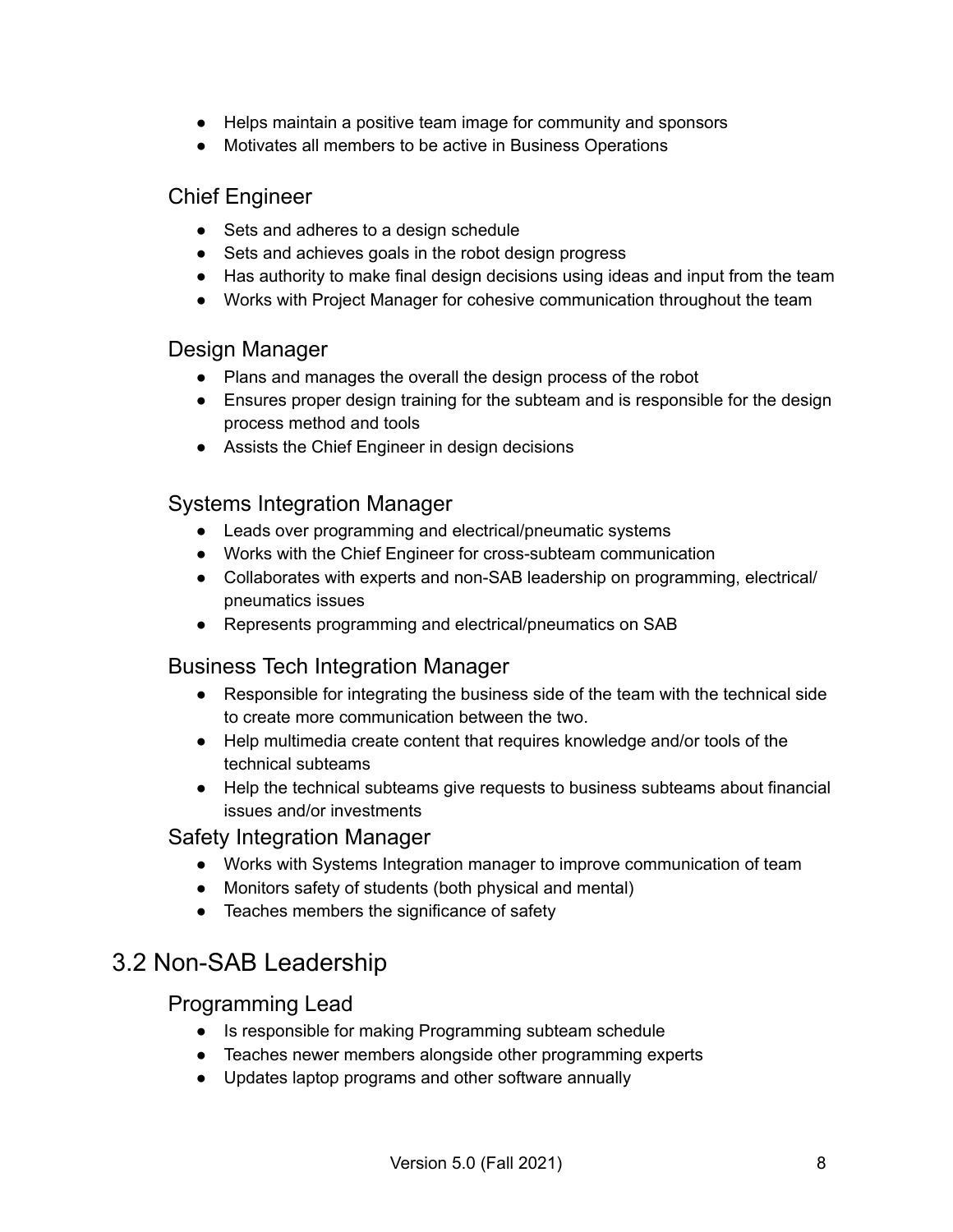● Meets with Chief Engineer and Design Manager to maintain programming representation in the robot design

### 3.3 Experts

● Experts are individuals chosen by mentors that exemplify a specific skill necessary for a subteam's success. While these members may not hold an official leadership role, they are fundamental to the team by teaching younger members important subteam skills. They will work closely with their subteam leader and meet occasionally with leadership and mentors to assure the communication between the team.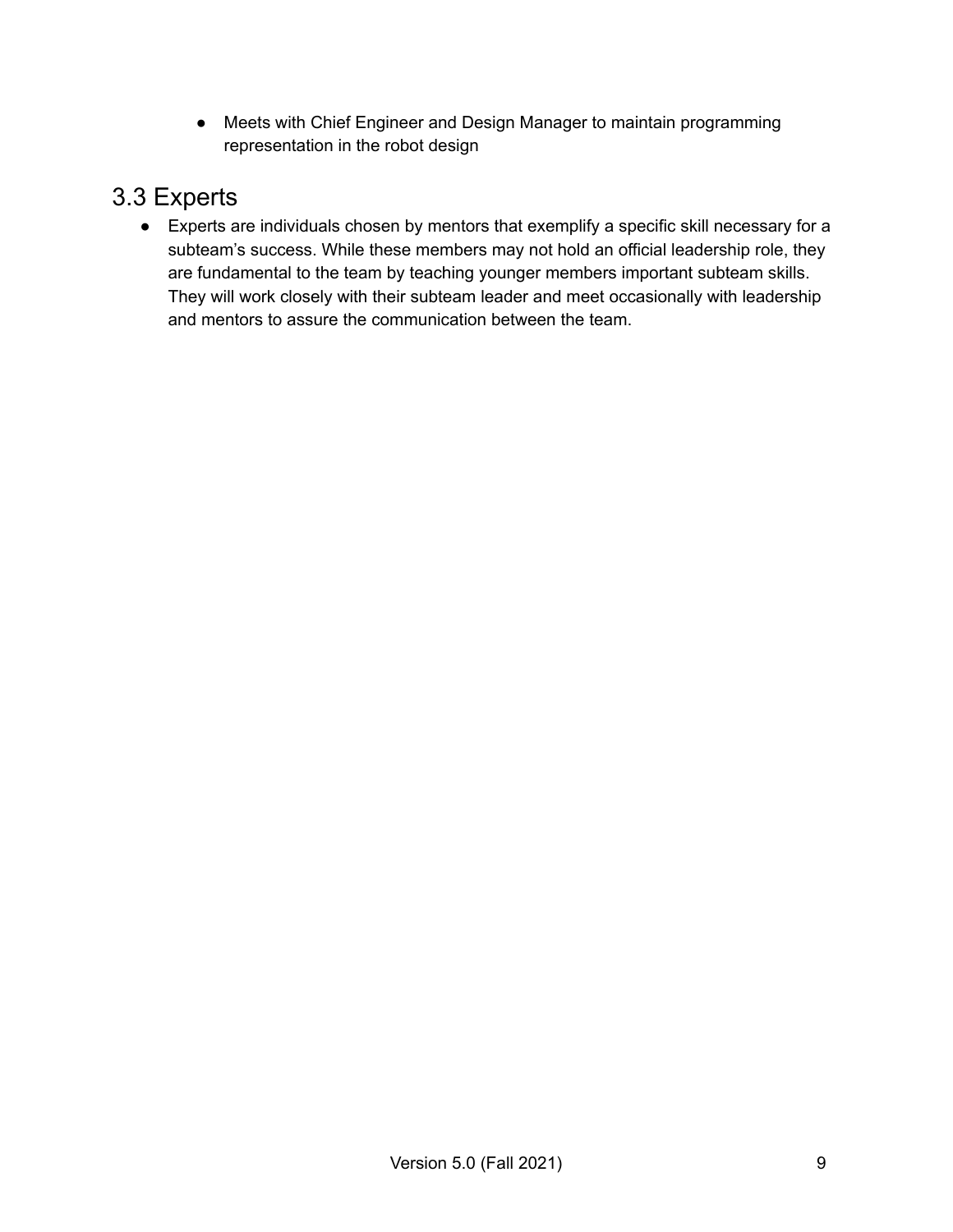## 4.0 Cost

<span id="page-10-0"></span>**These details are the typical procedures Team 3176 follows. Due to COVID-19, these team requirements could change. Updates of this handbook will be shared with team members at our team meetings as we learn more about the 2021-22 season.**

Details of the team budget are available to all team members and are reviewed at Parent Meetings throughout the season. The financial support of the team is roughly split between corporate sponsors and student fees.

Due to the impact of COVID on the team's competitive season, we have reduced the student fees this year and also pushed back the due date.

Each student is required to contribute \$250 as part of his/her membership on the robotics team; additional sibling students would be \$200 each. New members will also be assessed a one-time uniform fee of \$50 which covers the two official team competition jerseys. This student fee is due **Monday, December 8, 2021**. Checks should be made out to "Brownsburg Community School Corporation" or "BCSC" and in the memo line, please include "Team 3176" with the student's name. A payment receipt will be issued to the student by the team and by BCSC.

For remote overnight competitions, travel lodging expenses will be separate from team participation cost. Travel costs are estimated at \$100 total for each overnight event.

We understand that families are in a variety of situations with respect to fees - especially with the economic impact of the COVID pandemic. The primary focus of the team is exposing the students to the excitement of STEM topics in a great teamwork environment, and we do not want to let a financial constraint restrict any student who is benefiting from that experience. Any questions or concerns regarding student fees should be addressed directly with the co-sponsors.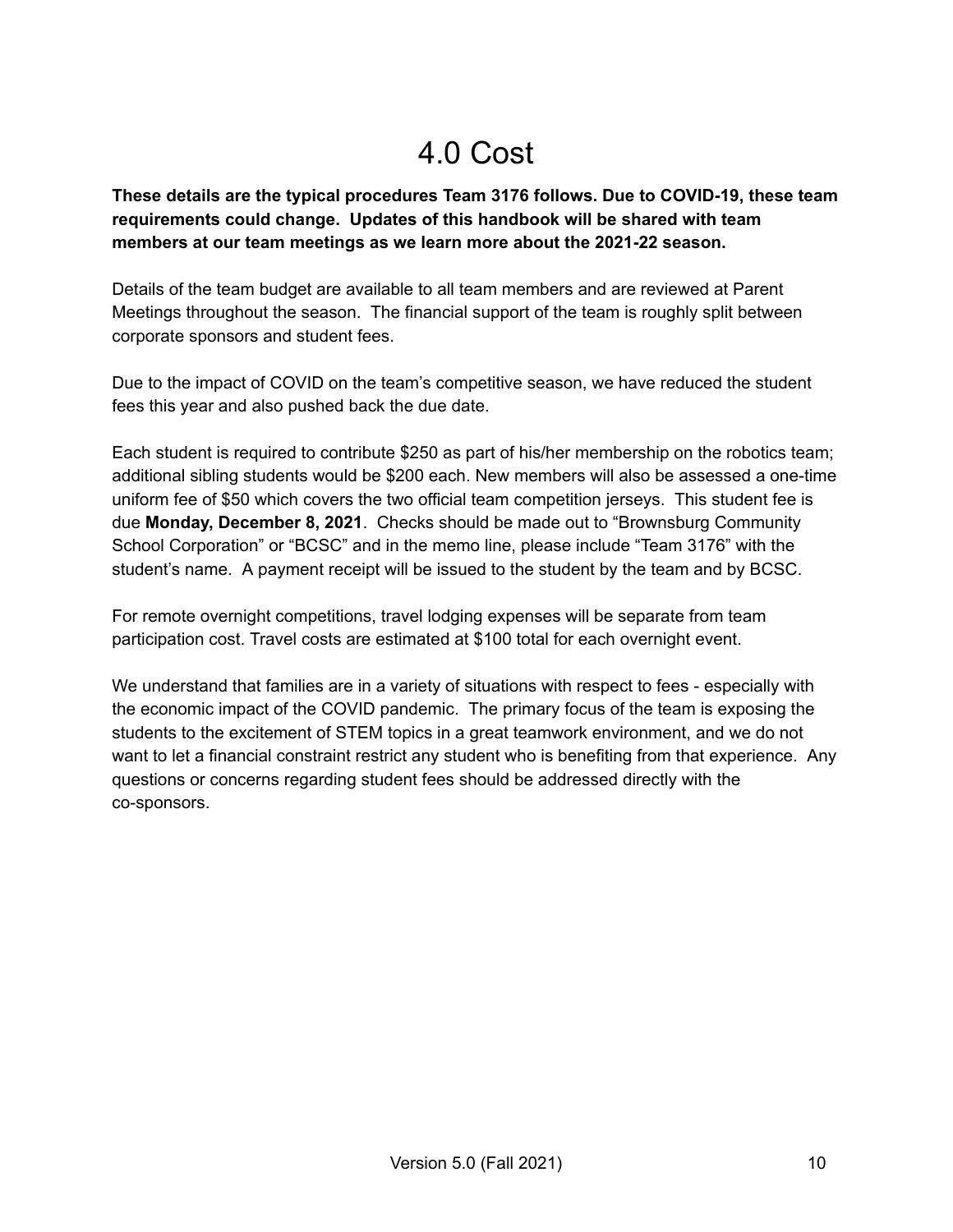## 5.0 Meetings / Schedule

<span id="page-11-0"></span>Membership on Team 3176 requires many hours outside of school. Members are expected to participate in meetings, events, and team activities. The meetings are important to plan and execute outreach activities, learn skills, build team relationships, and organize fundraisers. It is every student's responsibility to regularly check their email, Slack channels, Remind, etc., to keep up to date. The year is split into three distinct sections with different responsibilities, time commitments, and goals.

### <span id="page-11-1"></span>5.1 Off-season (July - Dec)

The Fall off-season is a time period for students to experience the various aspects of the team and determine if Team 3176 is right for them. During this time new members are trained and participate in various technical and business activities designed to prepare students for the build/competition season in January.

- Mondays, 6:30pm-8:00pm
- The second half of off-season (after Fall Break) will include Thursdays from 6:30-8:00pm
- Extra meetings for sub-teams as deemed necessary

### <span id="page-11-2"></span>5.2 Build Season (Jan-Mar)

The Build Season is a time where students apply the skills gained in Off-Season by completing the challenge given by *FIRST*. Towards the end of build season, a group of individuals will be selected to represent the 'Taper Team'. A Taper Team ensures that the shop is not being overcrowded, and the tasks that need to be ready for competitions are being completed.

- Monday 6:30pm-9:00pm **[Mandatory]**
- Tuesday 6:30pm-9:00pm
- Wednesday No Meeting (subject to change as necessary)
- Thursday 6:30pm-9:00pm
- Friday 6:30pm-9:00pm
- Saturday 9:00am- 4:00pm

### <span id="page-11-3"></span>5.3 Competition Season (Mar-Apr)

- Monday 6:30pm-9:00pm **[Mandatory]**
- Tuesday 6:30pm-9:00pm
- Thursday 6:30pm-9:00pm
- Friday 6:30pm-9:00pm
- Saturday 9:00am- 4:00pm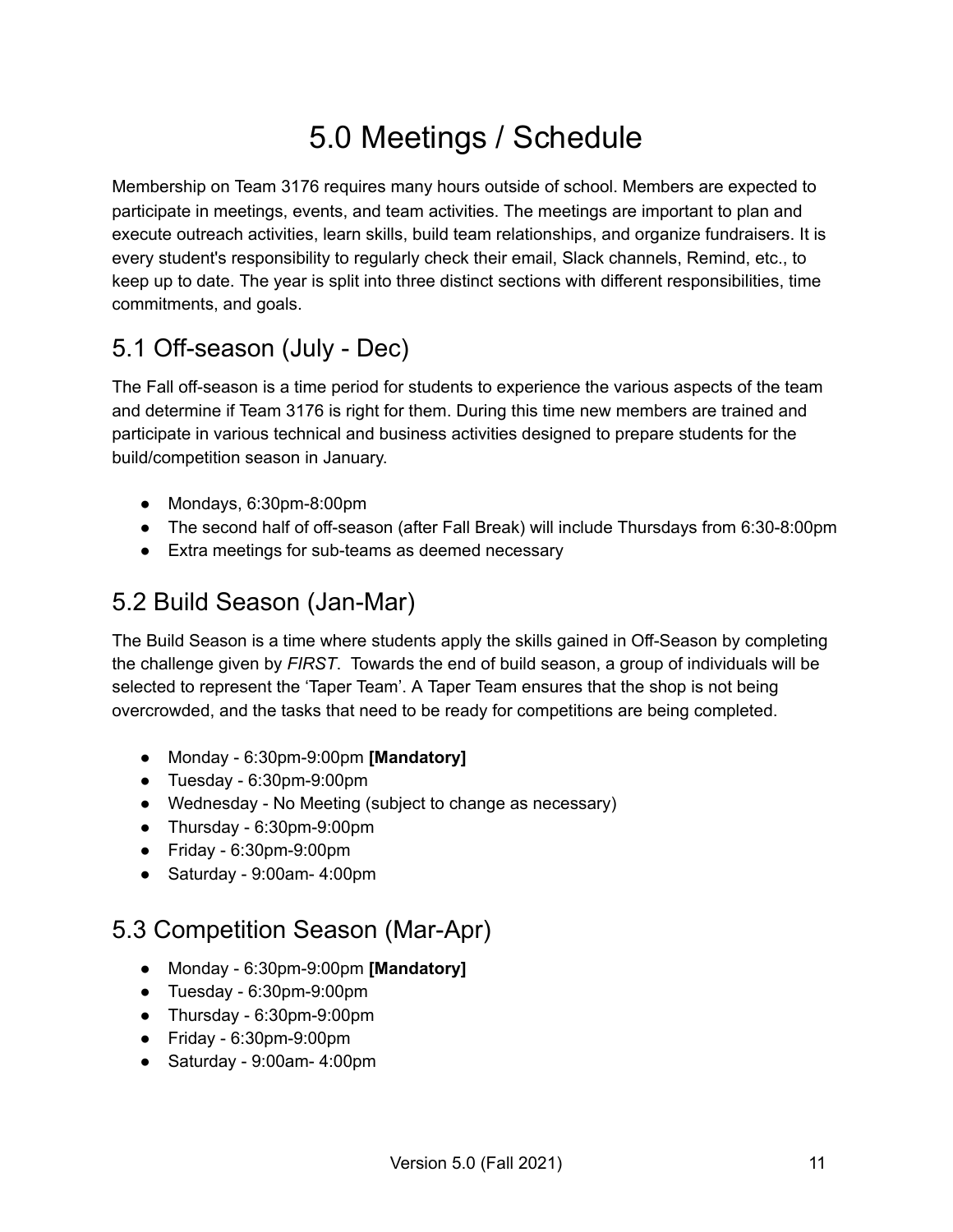Members are often very busy in many school activities. A busy schedule is encouraged and supports the breadth of the high school experience. It is the responsibility of the student to manage and balance all of his/her activities (e.g., academic, family, extra-curriculars, etc.). We emphasize that communication is key with the team to support this balance.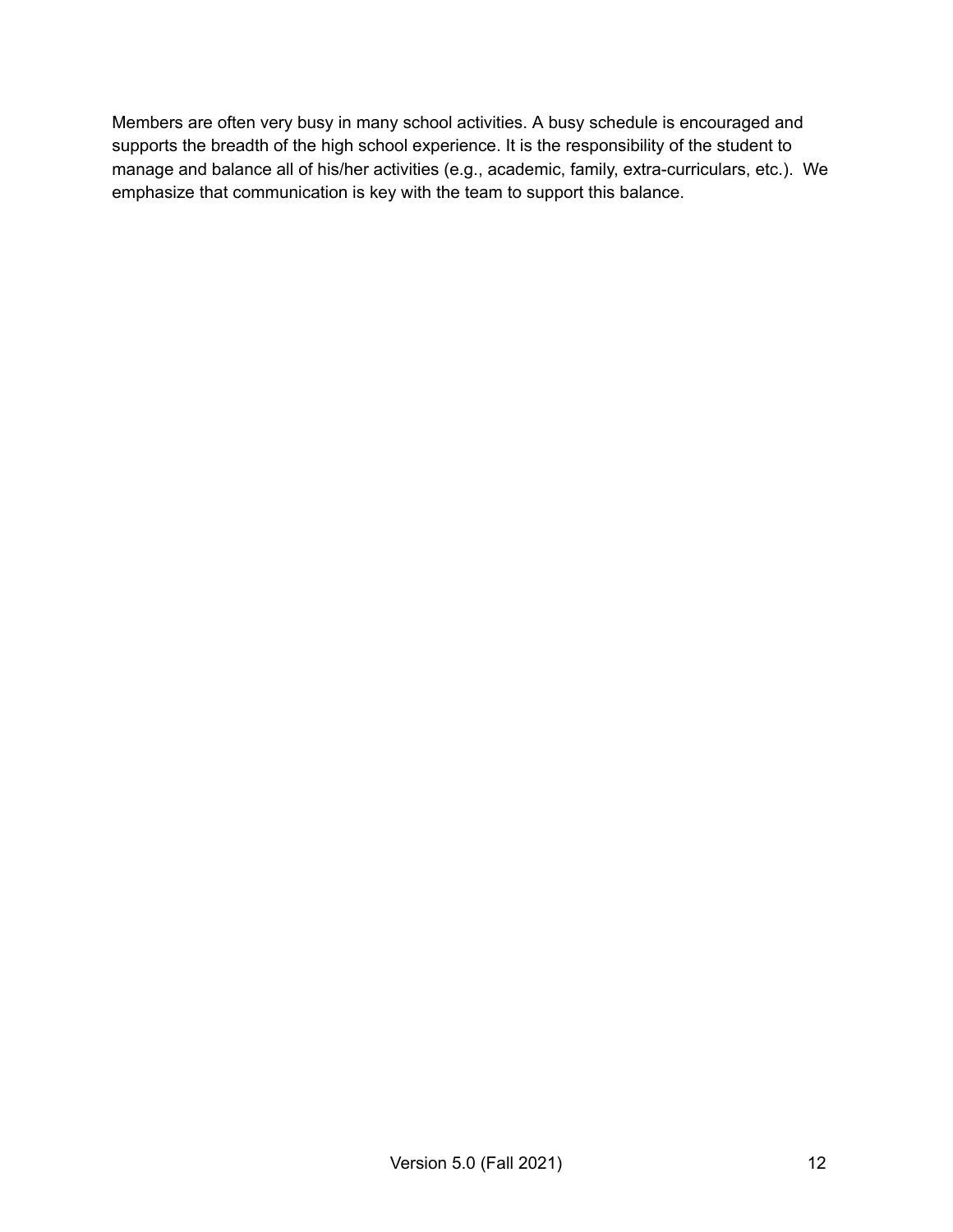## 6.0 Behavior / Rules

### <span id="page-13-1"></span><span id="page-13-0"></span>6.1 General

As a member, your actions and behavior on-line and in-person reflects on our team, our school corporation, our community, our sponsors, and yourself. Team members, therefore, are held to a high standard and are expected to be professional in and out of meetings. Team members should exhibit kindness and respect to other members, mentors, other teams, and the general public. Failure to comply with any of these rules will result in notifying school administration, who will ultimately determine the necessary consequences.

### <span id="page-13-2"></span>6.2 Shop and BSC Facilities

- **•** Team members are expected to adhere to all safety rules as detailed in **Section 7:** Safety.
- Students must remain in the classroom, computer lab, or shop area during meetings. **Wandering around undesignated areas is prohibited and may result in disciplinary action**.
- Team members must follow the current health & safety guidelines.
- The West Middle School shop and computer lab are shared spaces with the school and must be kept clean to be used by classes. **All members are responsible for the cleanliness of the shop and classroom space. It is critical that all members help to maintain the shop so that it can function efficiently and safely**.
- Damage to any existing property in the shop or classroom spaces will result in disciplinary action.
- Working in the shop is a privilege and should be treated as such.
- **Cell-phone usage should be kept at a minimum primarily for looking up reference information; the main focus should always be team projects**.
- **Bringing personal tools into the shop is prohibited (per school policy) and might result in school discipline.**
- Student relationships should not interfere with any of the activities going on in the shop or classroom space. Unprofessional behavior (e.g., holding hands, sitting on others laps) is prohibited and may unintentionally make others feel uncomfortable and reduce the efficiency of the work environment; therefore, any concerns should be reported to a co-sponsor.
- Any questions over procedure in the shop should be taken up with the co-sponsors.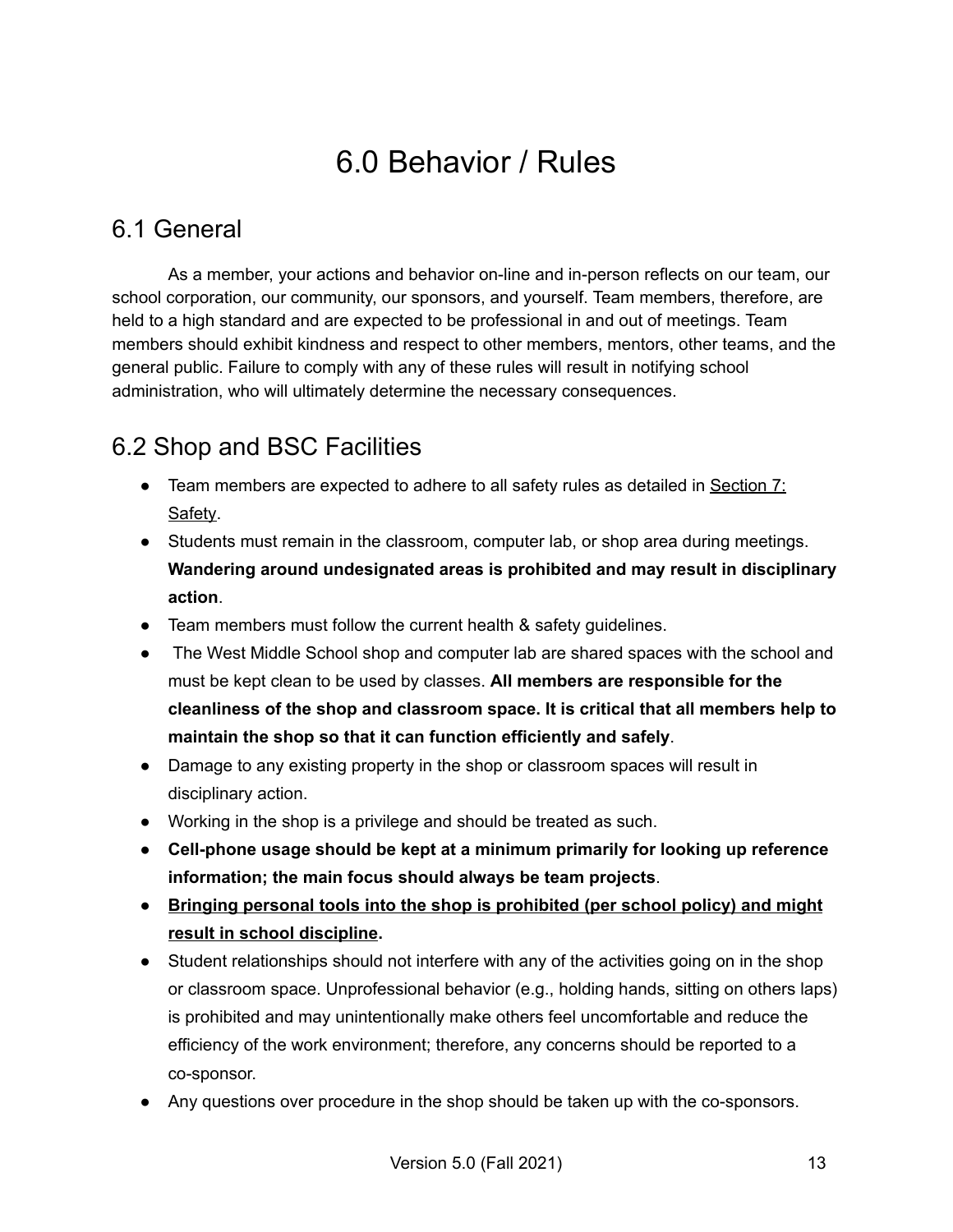### <span id="page-14-0"></span>6.3 Competitions

- Be a gracious professional and show respect to all people and teams at all times.
- Participate in cheering, scouting, and other competition activities.
- Stay with the group. If you need to go anywhere, let the people in charge know and find a reasonable time to do so. If you're needed and you're not there, it will reflect poorly.
- Follow all competition specific guidelines. (Refer to Section 8.4 for specifics)
- Adhere to competition dress code, and if in the competition pits, the safety dress code.

### <span id="page-14-1"></span>6.4 Travel

### <span id="page-14-2"></span>6.4.1 Eligibility

- In order for students to travel as part of the team to competitions, he/she must:
	- Be academically eligible (IHSAA)
	- Be an active member in good standing
		- Meet attendance goals
		- Complete two publications **ON TIME** (short white papers on team topics that become part of the team knowledge library). Late papers will result in not being able to travel with the team.
		- Complete Team 3176 Education Plan.
		- Turn in all required paperwork **ON TIME** (e.g., field trip forms, *FIRST* registration). Late paperwork will result in not being able to travel with the team.
		- Be current on student fees.
		- No discipline reports.
	- **The team cannot guarantee spots for every student at every competition.**

#### <span id="page-14-3"></span>6.4.2 Bus Travel

- Team Members should respect the bus and bus driver.
- Attendance will be taken on the bus. Team members are expected to be quiet during this time.
- Bus departure times will be communicated to the team, and team members are to be punctual. Late arrival may result in a team member missing the bus. Team members are not allowed to drive themselves to competitions (per school field trip policy).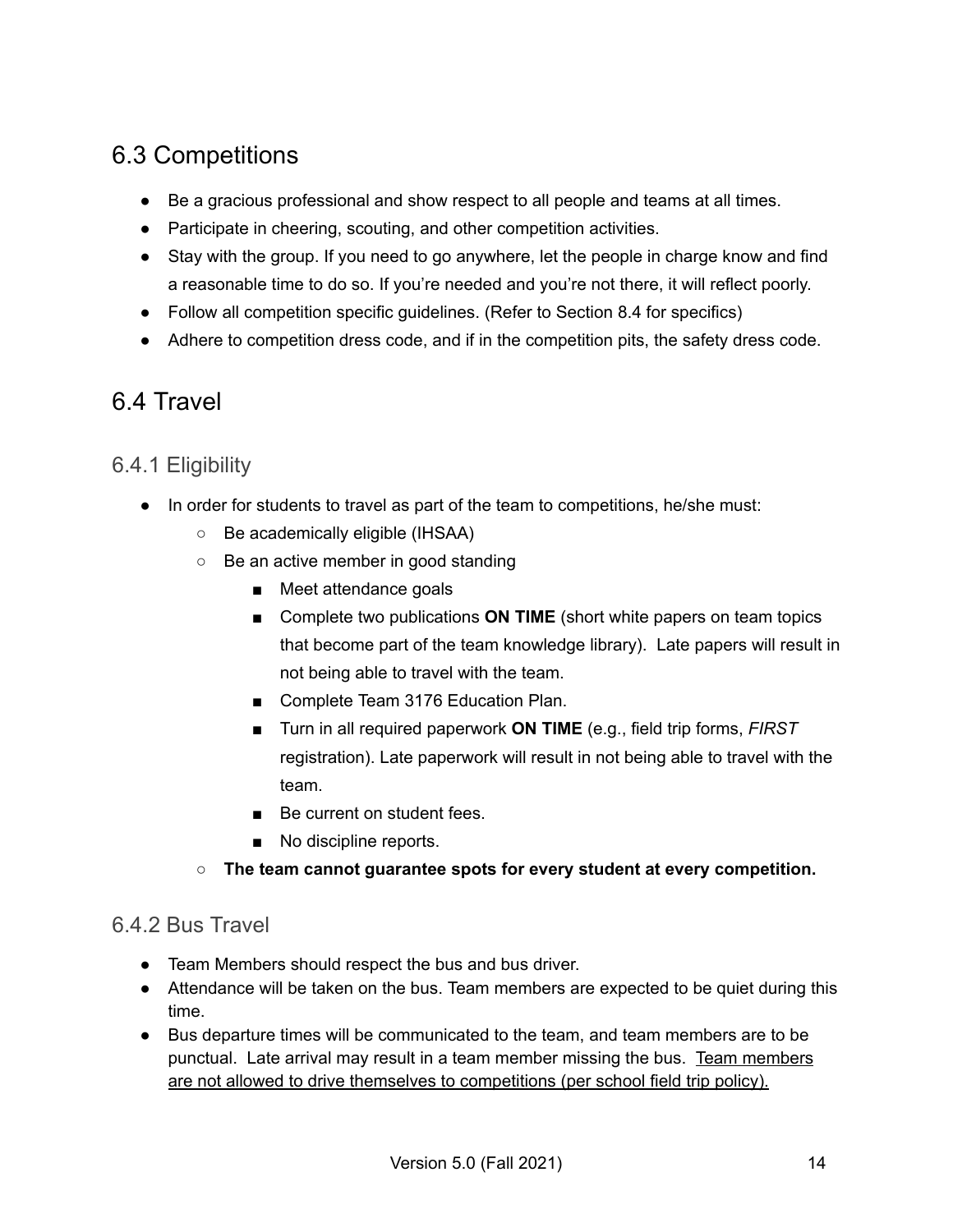• The noise level on the bus should remain at a normal level to aid the mentors when communicating important info to the team.

#### <span id="page-15-0"></span>6.4.3 Overnight Guidelines

Overnight events can be the highlight of a season. To make these events possible there is higher-level of planning and logistics as well as chaperone support needed. For overnight events to be successful and safe, it is important for **all supervising adults to know where all students are at all times. It is the responsibility of the team members to communicate with chaperones/co-sponsors before leaving designated areas.**

When staying at a hotel team members must show respect to hotel staff and other guests, this includes remaining quiet in the hallways.

- Team members will be grouped into rooms of three or four with no co-ed rooms.
- Team members should only be in their assigned room. Team members wishing to socialize should use public areas and maintain respect for others in those areas.
- Chaperones will check rooms at lights-out to verify all members are present and team members shall remain in their rooms after lights out.
- Team members should be ready for breakfast at the time given by the chaperone or co-sponsor the night before. Punctuality is demanded from all team members.
- **Violation of any of these rules may result in the team member being sent home at parent/guardian expense.**

#### <span id="page-15-1"></span>6.4.4 Team Uniform

The team uniform is to be worn with pride at all team events. The uniform is to be **respected and unaltered**. When wearing the team uniform in public you must adhere to the guidelines of the handbook as your actions reflect on the Team. Student's jerseys will be checked prior to build season to ensure it is still in good condition. This will allow time if a student needs to replace their jersey **at their own cost**.

### <span id="page-15-2"></span>6.5 Social Media Awareness

Team 3176 stands to represent the maturity expected of us by the STEM community. Any actions that may hurt our image in the community stands to face punishment. Students should **always** use common sense when using social media and maintain a professional attitude. **No student may serve to represent the team** unless given permission by a co-sponsor. If there are any questions regarding what is and is not okay, please consult a SAB member or co-sponsor. Inappropriate use of social media by team members referencing the team will have consequences.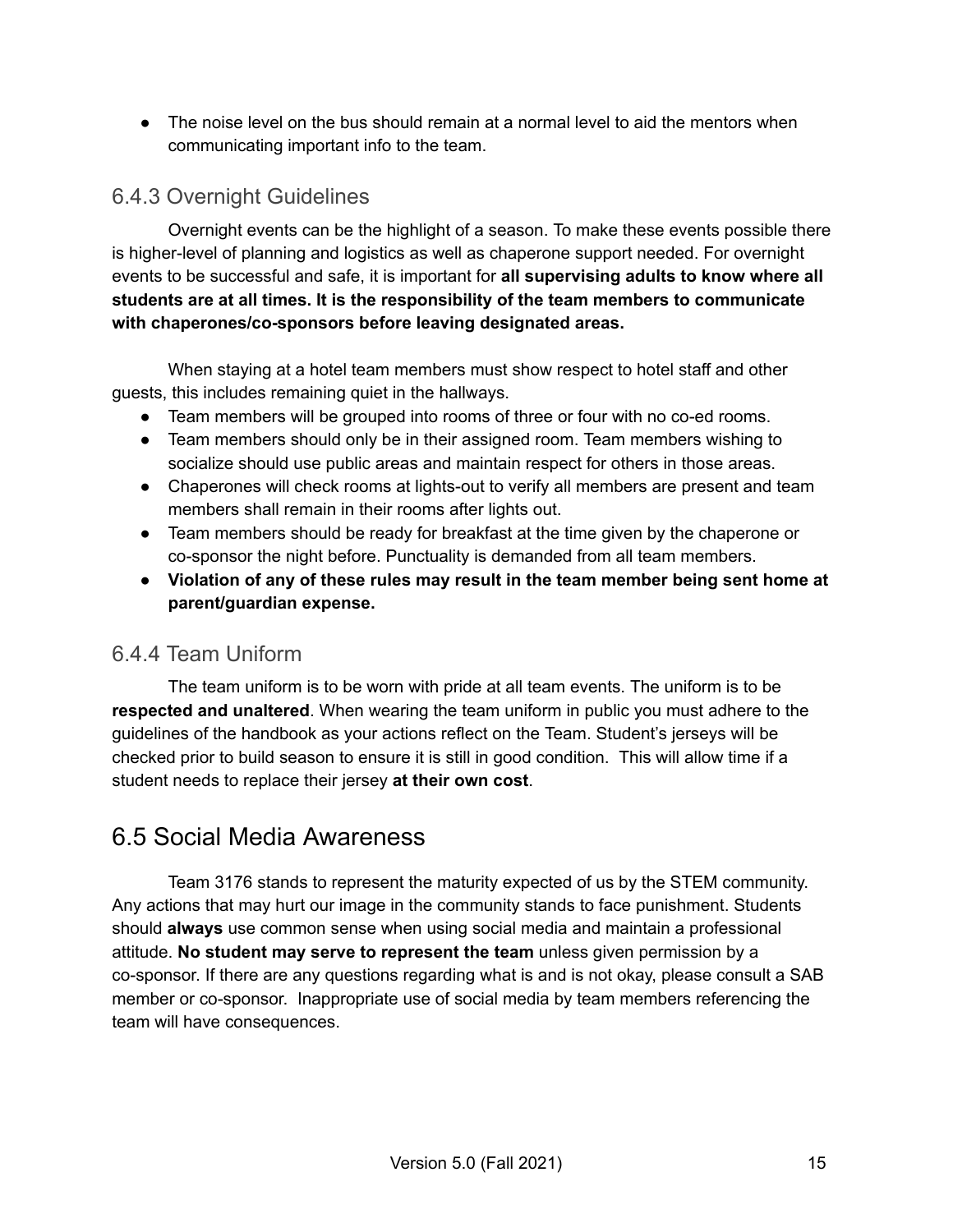## 7.0 Safety

### <span id="page-16-1"></span><span id="page-16-0"></span>7.1 General Safety

#### ALWAYS

- Take personal responsibility for your own safety and that of your peers.
- Intervene in a calm and safe manner with others if you think an action might be unsafe.
- Report any injuries.
- Immediately report any hazards to the Safety Integration Manager, adult sponsors, mentors, or Student Advisory Board member.
- See the Safety Integration Manager or a mentor if you have ANY questions

#### **CAUTIONS**

- Never engage in horseplay of any kind.
- Do not run or jog in the shop area.
- Refrain from throwing anything.
- Do not bring food or drink into the shop. Water bottles with closeable lids will be allowed in the classroom area only.
- Keep doors leading to the shop, supply room, computer lab, and classroom open.

### <span id="page-16-2"></span>7.2 Equipment/Machinery Use

- Only use machinery if you have authorization (formal training) as set by the Safety Team/Shop Manager and there is a mentor in the room.
- When using any kind of machinery, you must wear proper Personal Protective Equipment (PPE). This includes safety glasses, hearing protection, face shield, etc.
- Students are not allowed to use any personal tools/equipment while working in the shop.
- When you are using machinery, wear proper attire. Refer to Section 7.3 for more information
- Do not use machinery with a red tag or machines deemed unsafe.

### <span id="page-16-3"></span>7.3 Safety Dress Code

- Wear closed toe shoes in the shop or anytime working around the robot.
- Tie back long hair in the shop or anytime working around the robot.
- Never have a lanyard around your neck while working in the shop or around the robot.
- Always wear safety glasses in the shop and working around the robot.
	- o Exceptions are the computer lab or classroom if robot is not present: however, students must wear safety glasses into these rooms, and when exiting the rooms.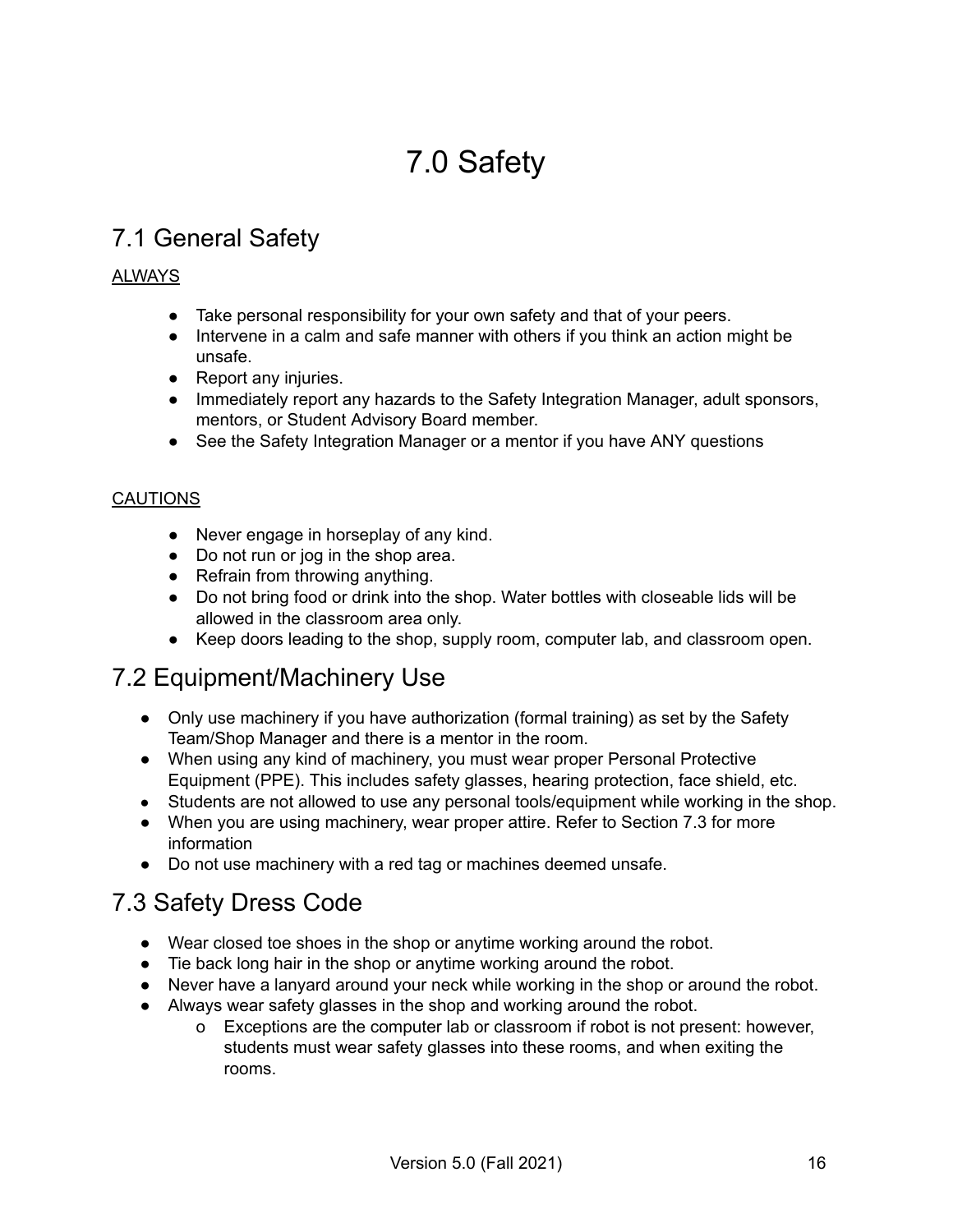### <span id="page-17-0"></span>7.4 Pits Protocol

- Pit Crew and Drive Team:
	- Pit Crew consists of roughly 4 students and 2 rotating mentor(s).
	- Drive Team consists of typically 3-4 students and 1 mentor.
- Use Common Sense:
	- Use your independent knowledge, training, and general intelligence when working in the pits
	- DO NOT create a hazardous environment for others and yourself.
- First Aid:
	- Refer to "Emergencies & First Aid" in Section 7.6.
- Use of Tools:
	- When using any power tools or hand held cutting tools be sure to check your surroundings. Be sure to have another member spot you while working.
	- Announce to the pit crew you will be working on a part.
	- Make sure your part is properly secured before proceeding.
- Keeping the Pits Clean:
	- Pit crew is to clean up once the Drive Team and Robot have left for the next match.
	- While the Robot is in the Pits, make sure all tools that are not being used are put away.
	- At the end of the day, store away any tools left out, clean the pit space, and lock up.

### <span id="page-17-1"></span>7.5 Training Programs and Materials

Specific safety training, procedures, and practices will include but not be limited to:

- General safety awareness
- Any power tools
- Proper movement of large equipment, such as toolboxes, robot lifts, etc.
- Electrical safety, including batteries
- Lockout/Tagout principles
- Travel safety
- Any activity identified as posing significant risk

### <span id="page-17-2"></span>7.6 Emergencies & First Aid

The Safety Team shall communicate and ensure that expectations for emergency situations are understood. This includes immediate action responses, use and maintenance of First Aid Kits, and basic First Aid Training.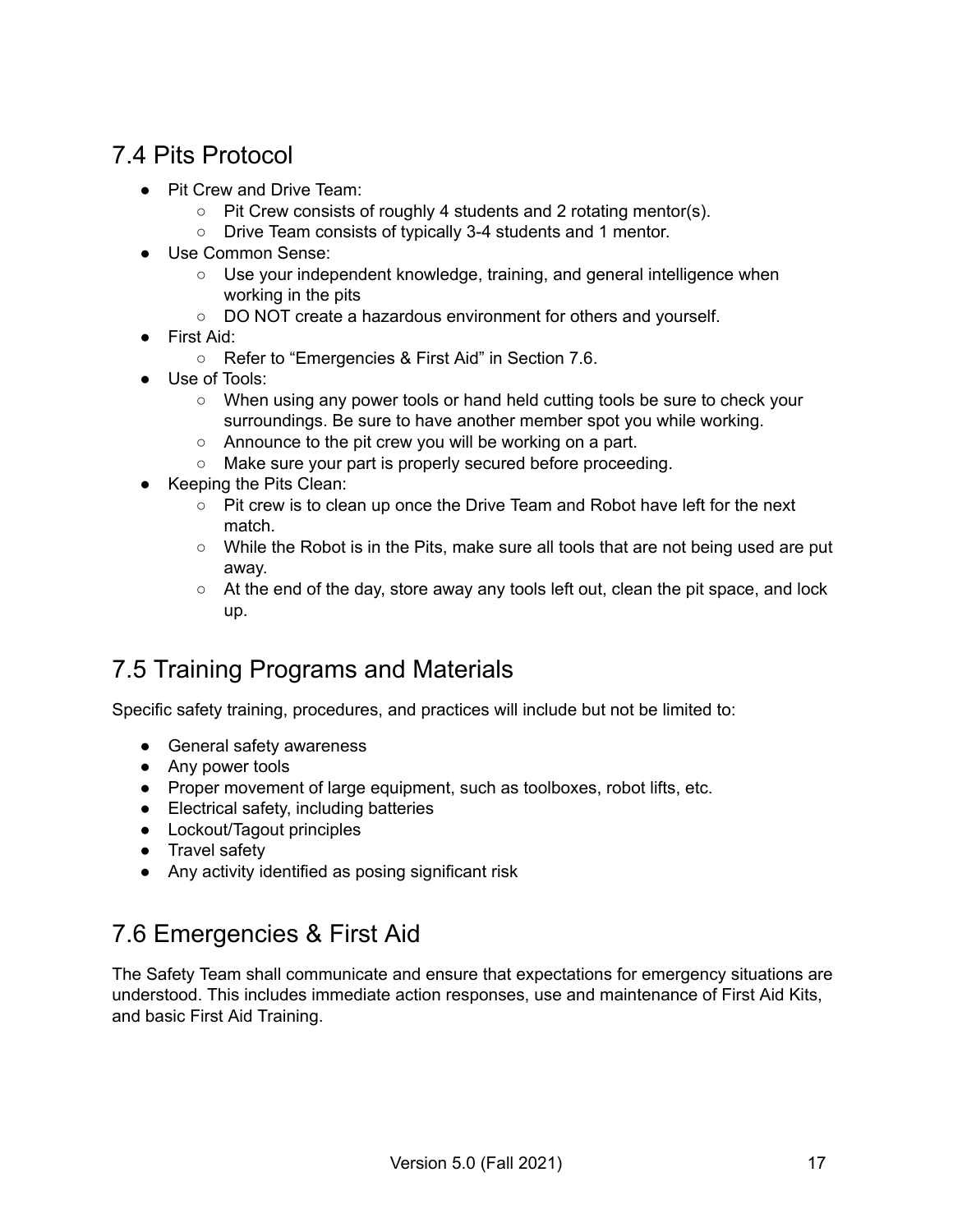## <span id="page-18-0"></span>7.7 Safety Observation System (SOS)

The purpose of the SOS is to recognize good behavior and correct inappropriate behaviors. Safety infractions will be recorded in the Safety Log. The process escalation includes:

- 1. Warning for first incident.
- 2. Second incident will require you to talk to a co-sponsor
- 3. The next incident will result in you not being allowed to enter the shop for the rest of the day and a parent phone call/email by a co-sponsor.
- 4. After the fourth incident you will not be allowed to enter the shop for a period of one week and a parent phone call/email by co-sponsor. This will also be communicated to school administration.
- 5. After the fifth incident you will not be allowed to enter the shop until further notice, a parent phone call by co-sponsor and communication with school administration.

\*Each infraction can be assessed on a case by case basis by co-sponsor or the mentors.

**If safety issues violate any school policies, co-sponsors are required to immediately report the infraction directly to the school administration. A report of a safety issue to the school results in an automatic one-week suspension from all team activities. School administration will decide any disciplinary actions above and beyond what the above team policy dictates. This may result in loss of travel eligibility.**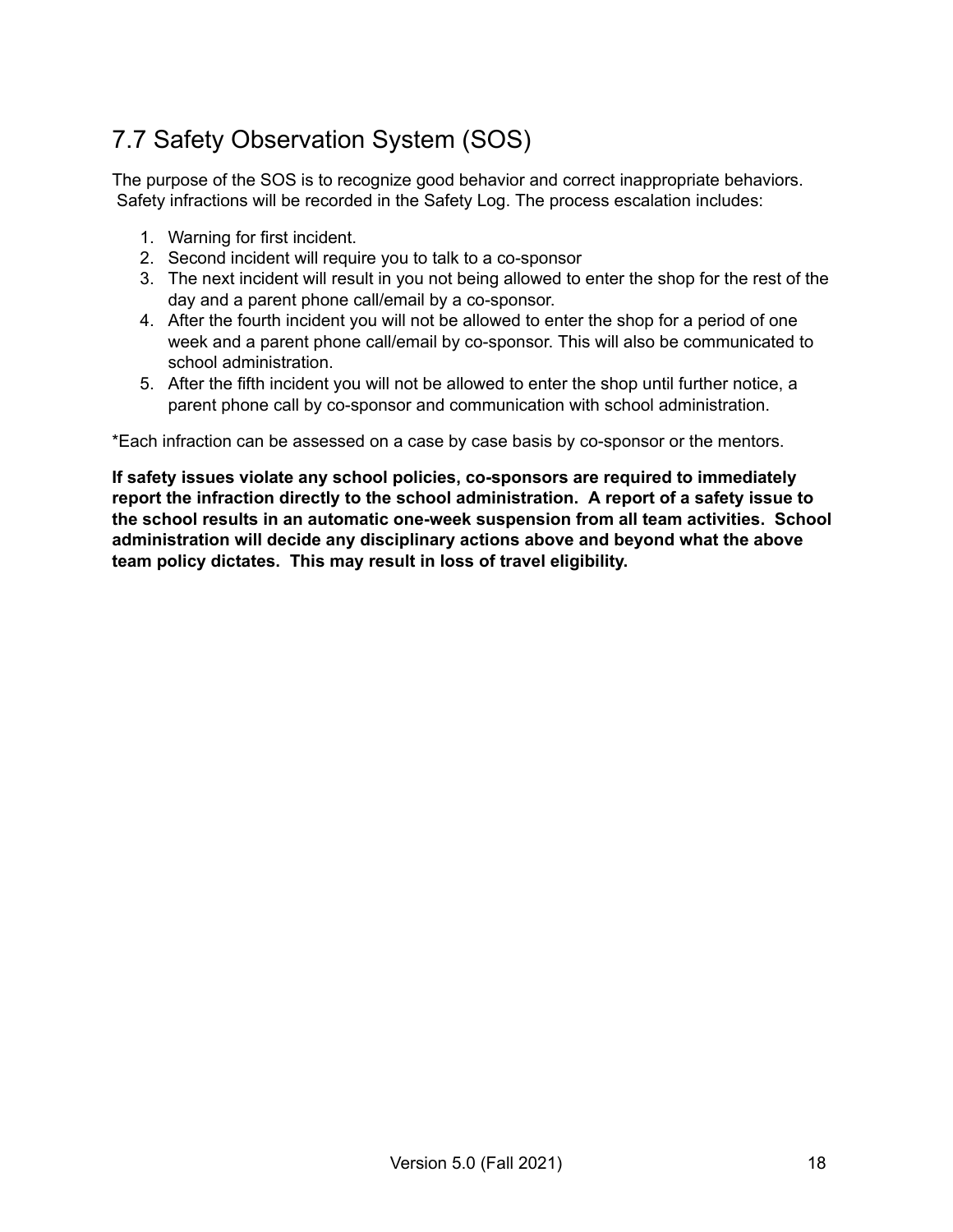## 8.0 Competitions

<span id="page-19-0"></span>Every year, our team will attend multiple competitions. With the exception of invitational and championship competitions, the schedule will typically be as follows.

### <span id="page-19-1"></span>8.0.5 Disclaimer

**This outline is based on past years of** *FIRST* **competitions. With the current pandemic, all rules and procedures for competitions are subject to change. When** *FIRST* **HQ or** *FIRST* **Indiana releases more details on this year's competitions, a revision of this handbook will be released.**

### <span id="page-19-2"></span>8.1 Load-In Day

A selected group of mentors and students will be invited a day in advance to set up the work station for our team, unload the robot, and receive robot inspection. The remainder of the team will NOT be permitted to come on Load-in Day. Load-in Day typically starts at 5pm and goes until 10pm. The mentors and a few of the selected students may be required to stay and work on the robot until the pit closes. If the team is being housed in a hotel, students are to always keep in mind that the team image extends beyond the competition site and that judges can be staying in the same hotel as students. Students are required to abide by the rules of the Team and be a good representation of the team.

### <span id="page-19-3"></span>8.2 Competition Day 1

The team that is attending the competition will gather at the high school and depart early enough to arrive when the event doors open, typically at 8AM. The main team will locate a place in the stands and start more competitive assessment. Day One consists of only Qualification matches. These matches are in a randomized "round robin" format in which teams compete for ranking points. These ranking points determine your placement among the other teams. Every team will receive a schedule of match times at the beginning of the competition.

### <span id="page-19-4"></span>8.3 Competition Day 2

The team will arrive at the competition as soon as the venue opens. The main team will locate a place in the stands. Opening ceremonies begin at 9AM with the remaining Qualification matches following. After all the qualification matches end, the top eight seeded teams are alliance team captains. These captains form alliances with two other teams.These teams advance into elimination rounds. At the conclusion of the competition, there is an award ceremony during which the competition trophies are awarded. When this is complete, the pit crew and drivers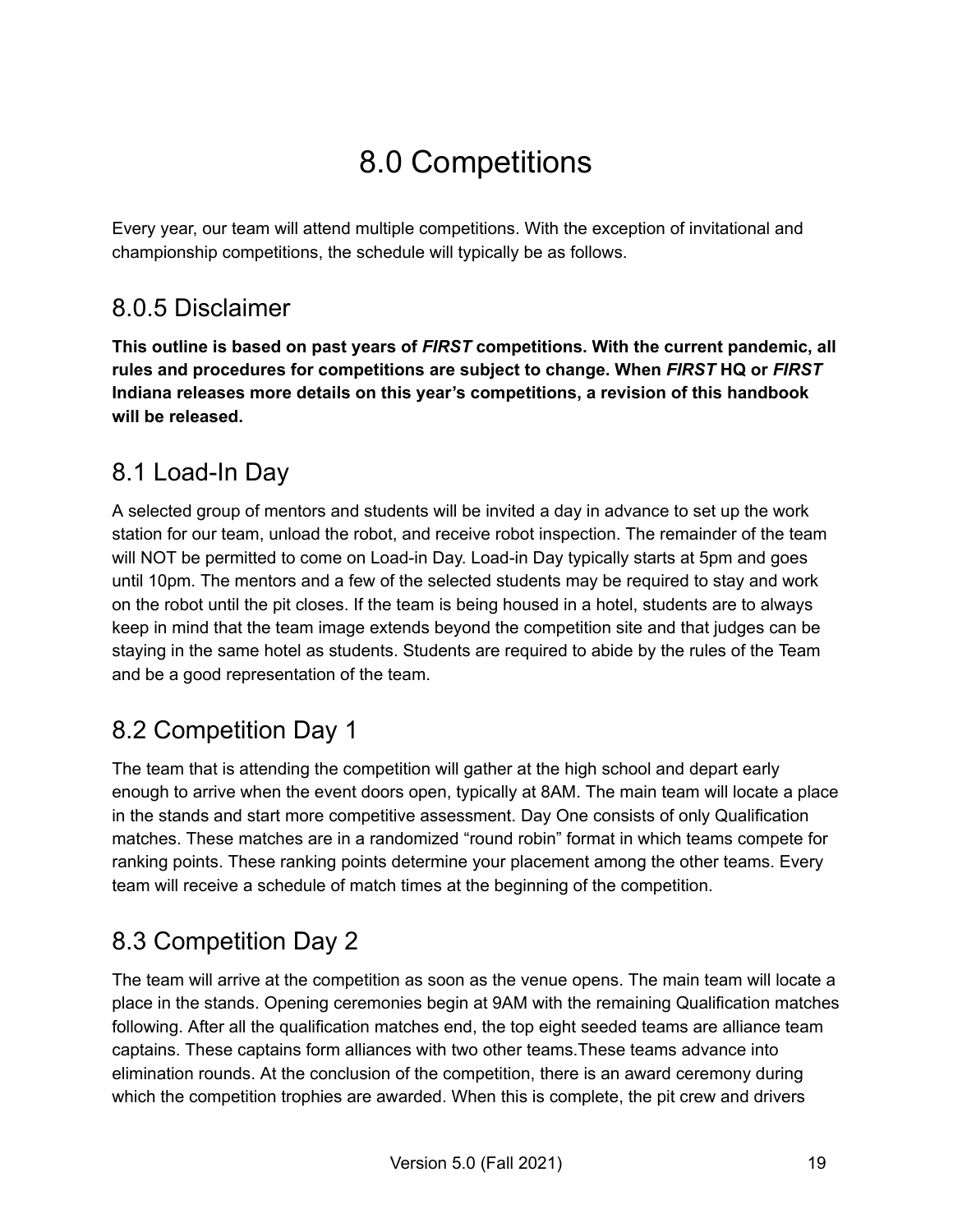pack up the robot and the pit for return to the school. After the team is packed up, we will return back to the high school. Parents will be notified of our estimated time of arrival at the high school, but students should be in contact with their parents on their way home if they are in need of a ride.

### <span id="page-20-0"></span>8.4 Competition Conduct

If you are in the stands, you are encouraged to cheer along with the team and be active in the competition. (Note: There is a difference between cheering and extraneously screaming.) Cheering is a group organized system that will be led by the assigned spirit coordinator. You are not expected to be cheering 100% of the time; however, when we are cheering, all team members are expected to cheer to the best of their ability. Sitting in the stands looking unengaged is not permissible at any time. This looks bad for the team and can also detract from our team imagery. Keep in mind there are awards dedicated to team spirit and imagery. Sleeping, portable games, and other electronic devices are only allowed *until opening ceremony*; after the competition begins, however, students are then expected to follow the guidelines listed above and put the devices away (cell phones are allowed within reason). **Failure to comply with these rules can result in co-sponsors having to confiscate devices; remember, it is a privilege not a requirement to travel with the team.**

Scouting is a crucial part in the success of our team. If you are in the stands, you are an eligible candidate to scout. Scouting is defined by the collecting of information about the performance and design of other teams' robots. This information is used by the drive team and drive coaches to develop strategies. Every student is expected to be willing to scout and gather scouting information to the best of their ability.

During ceremonies, our team will show respect to all other teams, speakers, and announcements. We will give full attention to the speakers and will participate in any activities announced by the speakers. During awards, we will show respect and acknowledge the effort put forth by all teams by standing and applauding for each award.

It is just as important to outline the actions that we will not do at a competition as well as the actions we will do. Any actions that display negative behavior towards another team or team member will not be tolerated. In addition, any displays of displeasure over decisions or calls made by judges or referees will not be acceptable. **"Exploring" or wandering around the host location will result in disciplinary action.** Members are expected to stay as one team in the stands. If a team member must leave the stands for any reason, a mentor or a co-sponsor must be notified.

At the conclusion of competitions, students may have the option of riding home with parents (theirs or another students) if arrangements are made in advance. The parent(s) of students not taking the school bus must email the team and confirm who the student is leaving with (texts are not sufficient documentation). Emails should be sent by the time busses leave for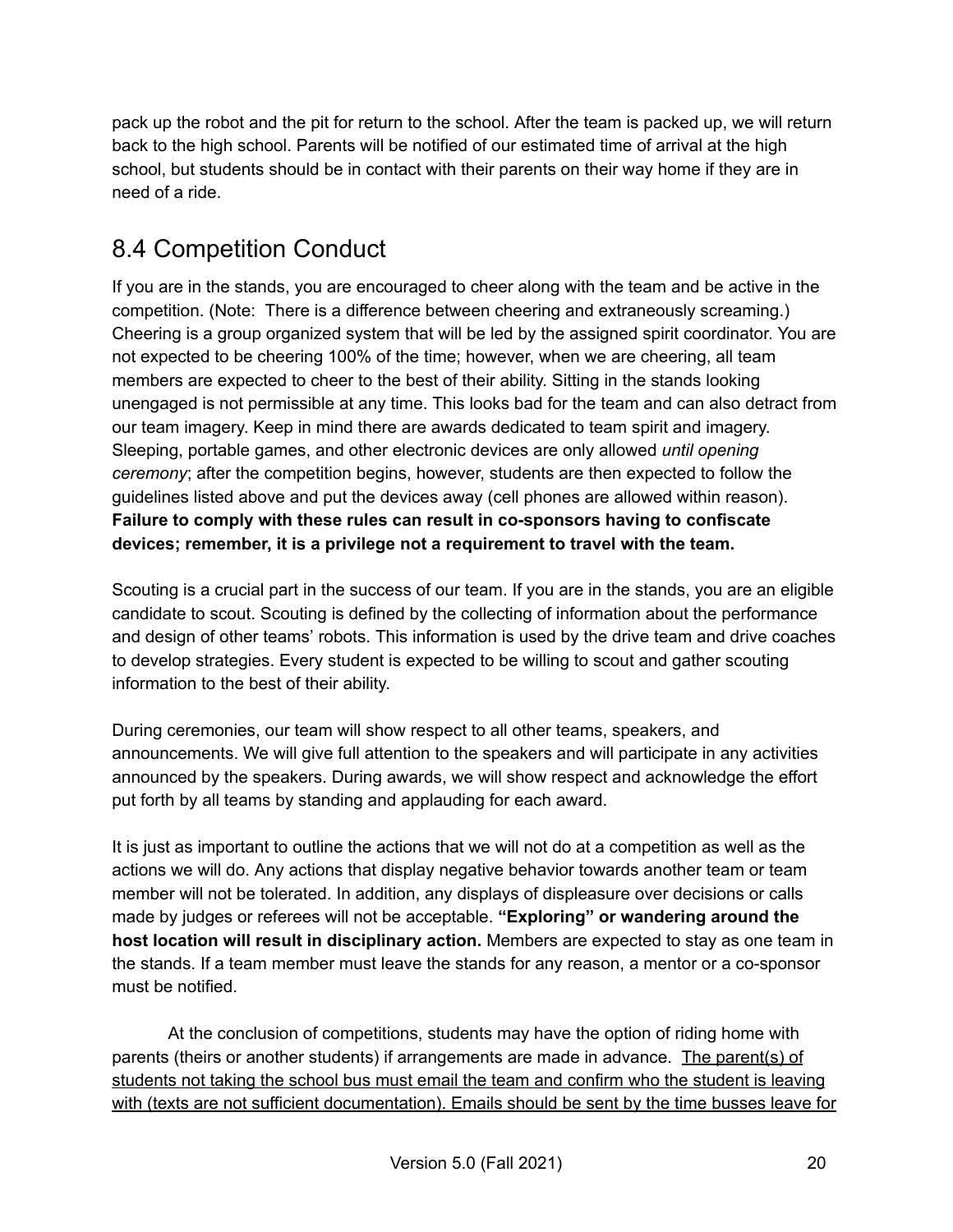competition in the morning. The student and the parent driver must also check-in with the co-sponsors before leaving the competition venue.

### <span id="page-21-0"></span>8.5 Special Event Competitions

Occasionally, our team is eligible for special competitions that require different schedules and different conditions. Often due to logistics, the entire team will not be able to attend these competitions. Please be mindful that the team may limit the number of individuals allowed to attend these special competitions. These types of competitions include, but are not limited to, *FIRST* World Championships, off-season invitationals, and scrimmages.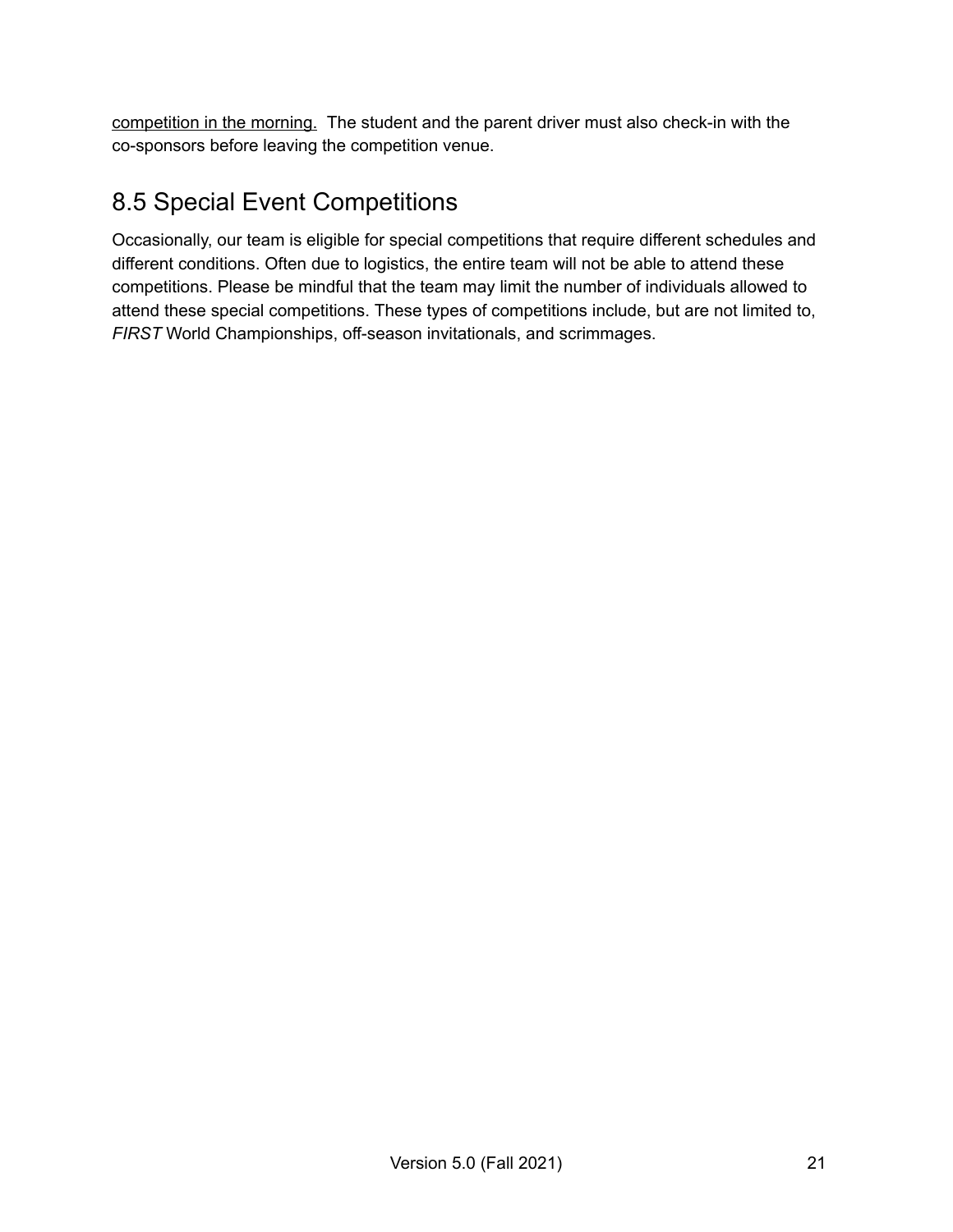## 9.0 Mentors

<span id="page-22-0"></span>The role of mentors on Team 3176 is to play a vital role in the success of the students. Their responsibility is meant to teach the students and further their knowledge so that a project can be completed independently, and not do the project for the students. This ties into the idea of maintaining a student-led organization - not only through taking a teaching approach but also encouraging a student-first approach to completing projects. Responsibilities also include but are not limited to:

- Assisting in logistics, like transportation and providing adult supervision
- Serve as a role model who can share career insights and listen to students who have questions and/or concerns.
- Enable the students to appreciate the meaning of sportsmanship, teamwork, and Gracious Professionalism.
- Embody the ideas of *FIRST* and spread its message through being a leader.
- When traveling, mentors are looking out for your safety and well being. Please be aware that their decisions are based upon experience, school policy, and co-sponsor input. Students are expected to honor a request by any mentor.
- If you have any concerns with the activities of a mentor or their behavior toward you or others, please talk to one of the co-sponsors or another mentor immediately.
- It is Team 3176 policy, that former students are requested to take at least a year away from their "home" team after graduation. Graduates are encouraged to mentor other teams during this time. After that time, alumni members are welcome to become a mentor for Team 3176.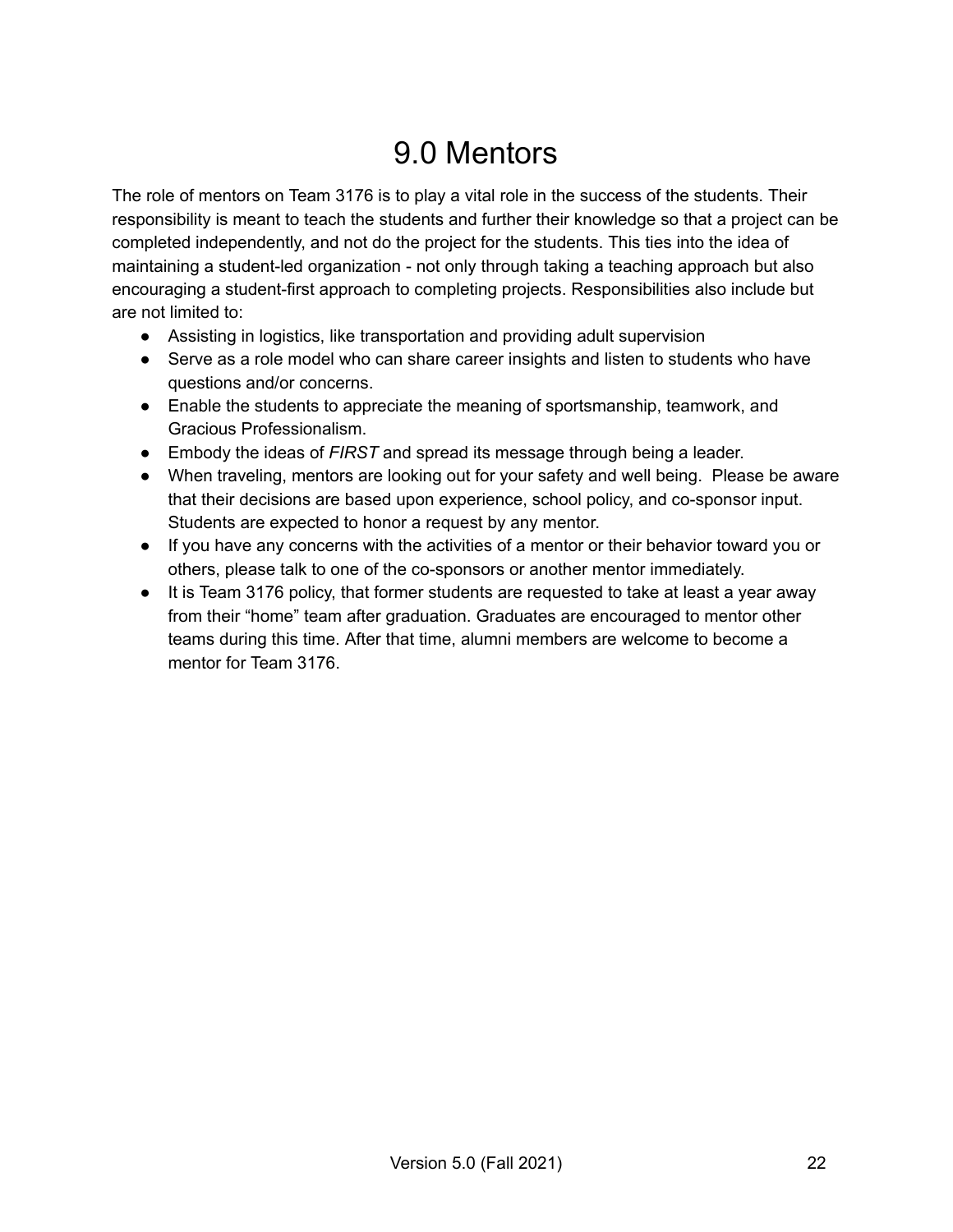## 10.0 Varsity Activity Letter

Team 3176 is fortunate to be able to recognize students with a sustained contribution to the team by awarding them a varsity letter, a purple & white "B" with a Robotics emblem. In order to establish a clear policy of expectations for earning a varsity letter in Robotics, the following guidelines have been put into effect. Please note that the list below is a set of minimum requirements. Students will also be evaluated based upon their leadership, dedication, teamwork, and willingness to serve/volunteer for the benefit of the team.

A total of 100 points is necessary to qualify to receive a letter. Points are cumulative over the student's four years at Brownsburg High School. Activity points are awarded at the discretion of the team co-sponsor and are based on:

● 5 points for each year student is ACTIVELY on the team.

Active Participation Includes:

- 5 points for each DISTRICT / STATE / WORLDS event attended as part of the team
- 1 point for each Off-Season competition event attended as part of the team
- 1 point for participation for each Team 3176 event (e.g., Freshman Bootcamp; Homecoming parade; Relay for Life; Cardinal Engineering/Science Night; others at the discretion of the co-sponsor)
- $\bullet$  1 to 5 points for mandatory Meeting Attendance from August May (100-90% = 5 points; 80-90 = 4 points; 70-80 = 3 points; 60-70 = 2 points; 50-60 = 1 point)
- 2 points for each *FIRST* Volunteer event as an individual member of Team 3176 [6 points max / year]
- 1 to 10 points annually for leadership roles (e.g., Student Advisory Board, Sub-Team Leaders, Committee Leaders)
- Points for competition support per event: Drive team  $=$  4 pts, Pit crew / Safety  $=$  2 pts, 1 pt = Scouting [10 pts max / year]
- Grades: 2.5 or 5 points per semester (5 pts for 3.5 or above GPA; 2.5 pts for  $3.0 3.49$ )

The team will keep a common database of varsity letter point details for the team members, and each individual team member is responsible for reporting and ensuring the point values are correct. Throughout the academic year, students will have the opportunity to review their point record with the team co-sponsors and make corrections / additions as appropriate. Each item must be approved by a co-sponsor. Upon earning a total of 100 points, applicants will receive their Varsity Activity Letter at the conclusion of the current season (typically in May).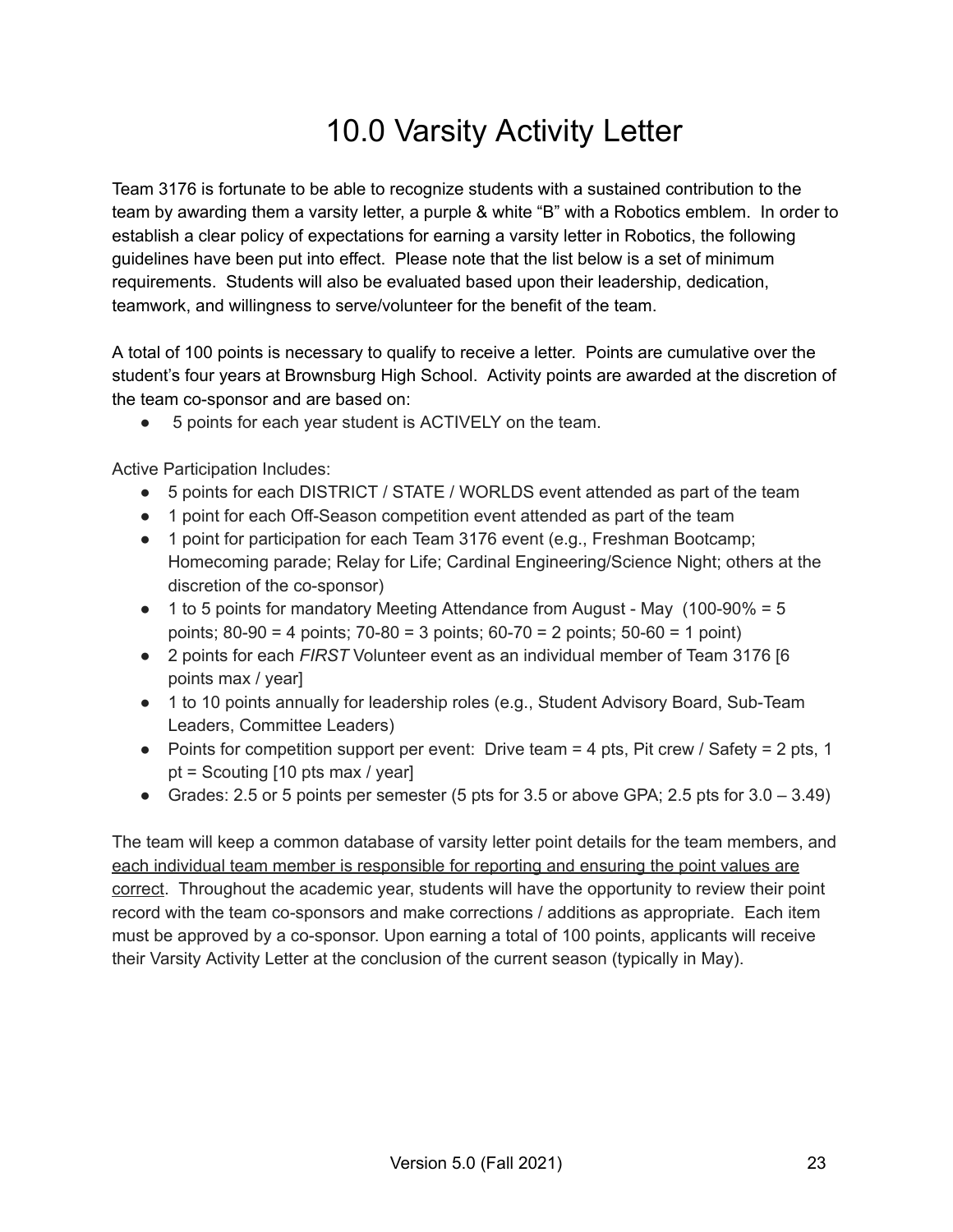## 11.0 Parent Responsibilities

<span id="page-24-0"></span>Parents and guardians are an essential part of the success of Team 3176. Their support is needed to help the team grow in all ways and forms. Parents/guardians of Team 3176 members are responsible to:

- Provide timely transportation to their student(s) to/from the team meetings. This should mean that the team member is at meetings, competitions, or events **on time**, and picked up at the conclusion of the event.
- Provide accurate and updated medical information about their student(s).
- Provide an appropriate example for team members to look up to and follow with an interest in STEM.
- Provide chaperone support at competitions
- Parents may be asked to bring in food for competitions and Saturday meetings. There will be a volunteer sheet sent via email for these events.
- Parents are expected to participate in our parent meetings at key times during the season for important information about the team and upcoming events. Information will always be made available on-line for parents who may miss a meeting.
- Parents are expected to make sure that their child is following proper COVID guidelines as provided by the school, which includes making sure your child signs up for any meeting she/he is going to, and that they bring a mask. If your child has COVID symptoms or has been quarantined by the school, they are not permitted to come to Team 3176 meetings or events.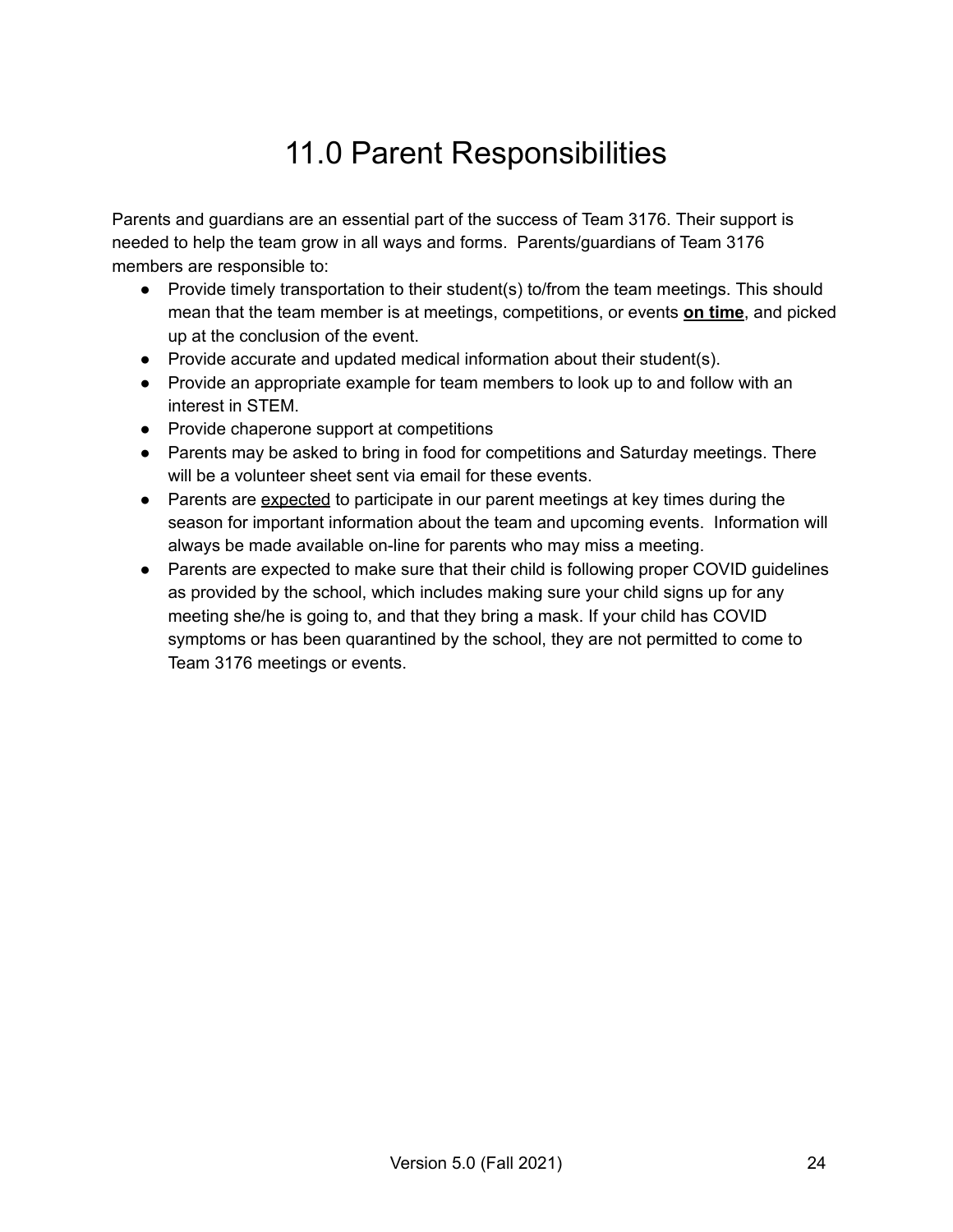## <span id="page-25-0"></span>12.0 Authority of the Handbook and Changes

The rules and policies set forth in this handbook are binding and must be followed by all team members, mentors, parents, and co-sponsors. The Student Advisory Board and co-sponsors reserve the right to make changes to this handbook at any time. The team will be notified of any significant changes in advance. All students and Parents/Guardians must acknowledge the rules of the Student Handbook by signing the Student Contract form.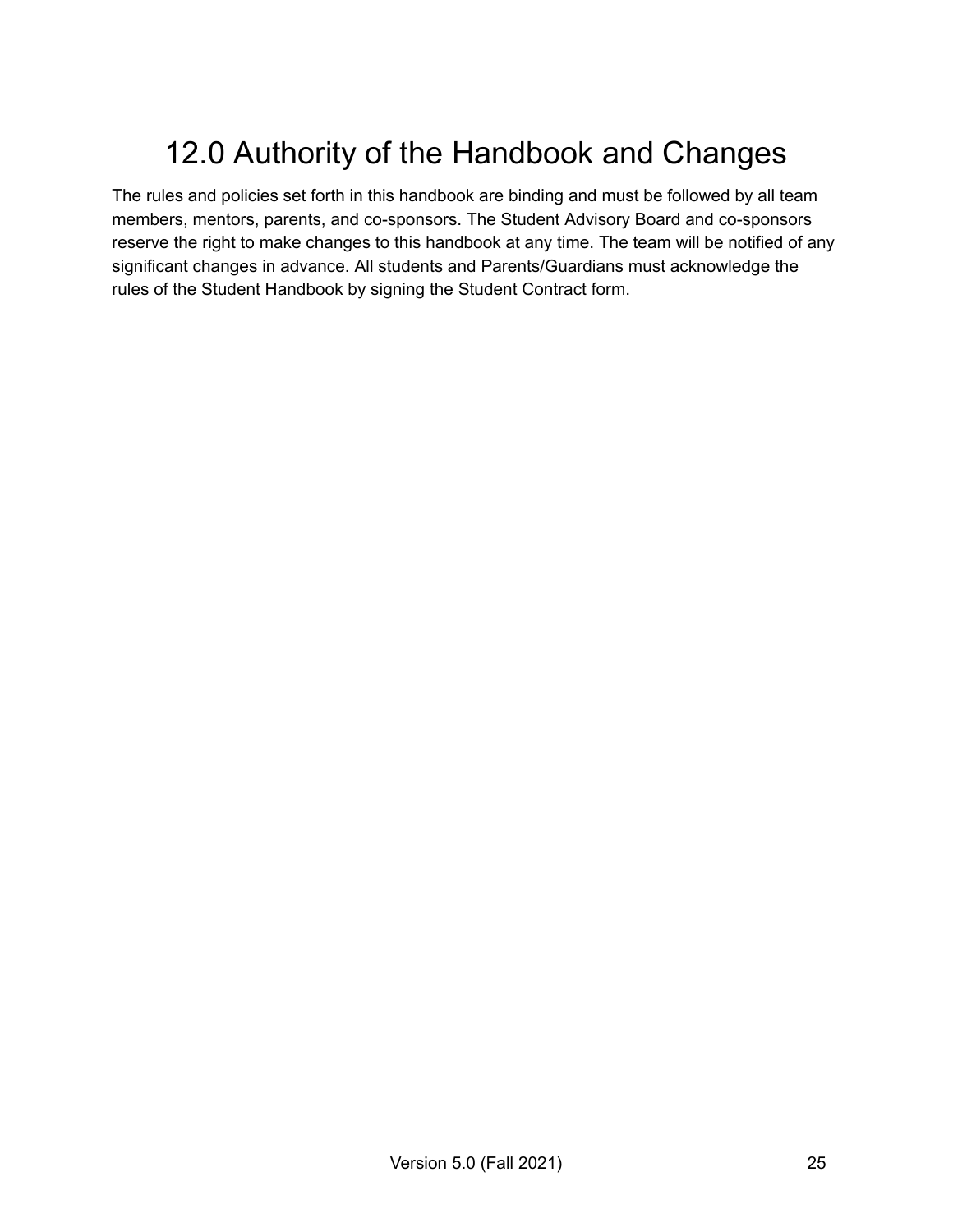## 13.0 Contact Information

#### <span id="page-26-0"></span>**Co-Sponsors**

Mrs. Dawn Mayer Mr. Nathan Heidegger

#### **Team E-mail**

[team3176@brownsburg.k12.in.us](mailto:team3176@brownsburg.k12.in.us)

#### **Team 3176 Meeting Location**

PLTW / Robotics classrooms / shop space Room C1-404 - Door 4 Brownsburg High School 1000 S Odell St. Brownsburg, IN 46112

#### **Website**

http://www.team3176.com

#### **Social Media**

Remind - @frc3176 Twitter - @team3176 Instagram - @team3176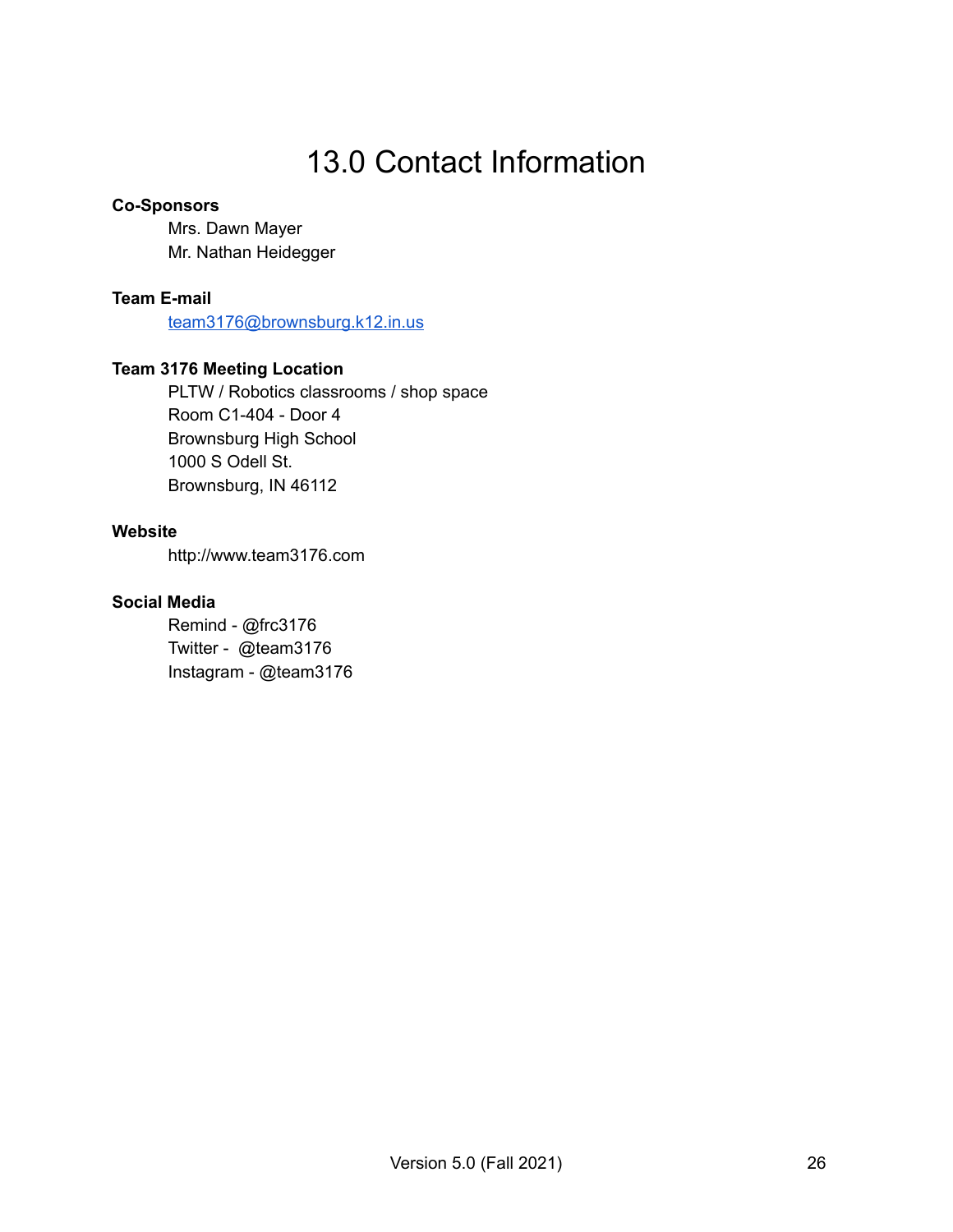## 14.0 Forms

<span id="page-27-0"></span>Medical Release Form (2021-2022) Safety Form (2021-2022) Team 3176 Student Contract (2021-2022) Transportation Form (2021-2022) BHS Field Trip Form (2021-2022)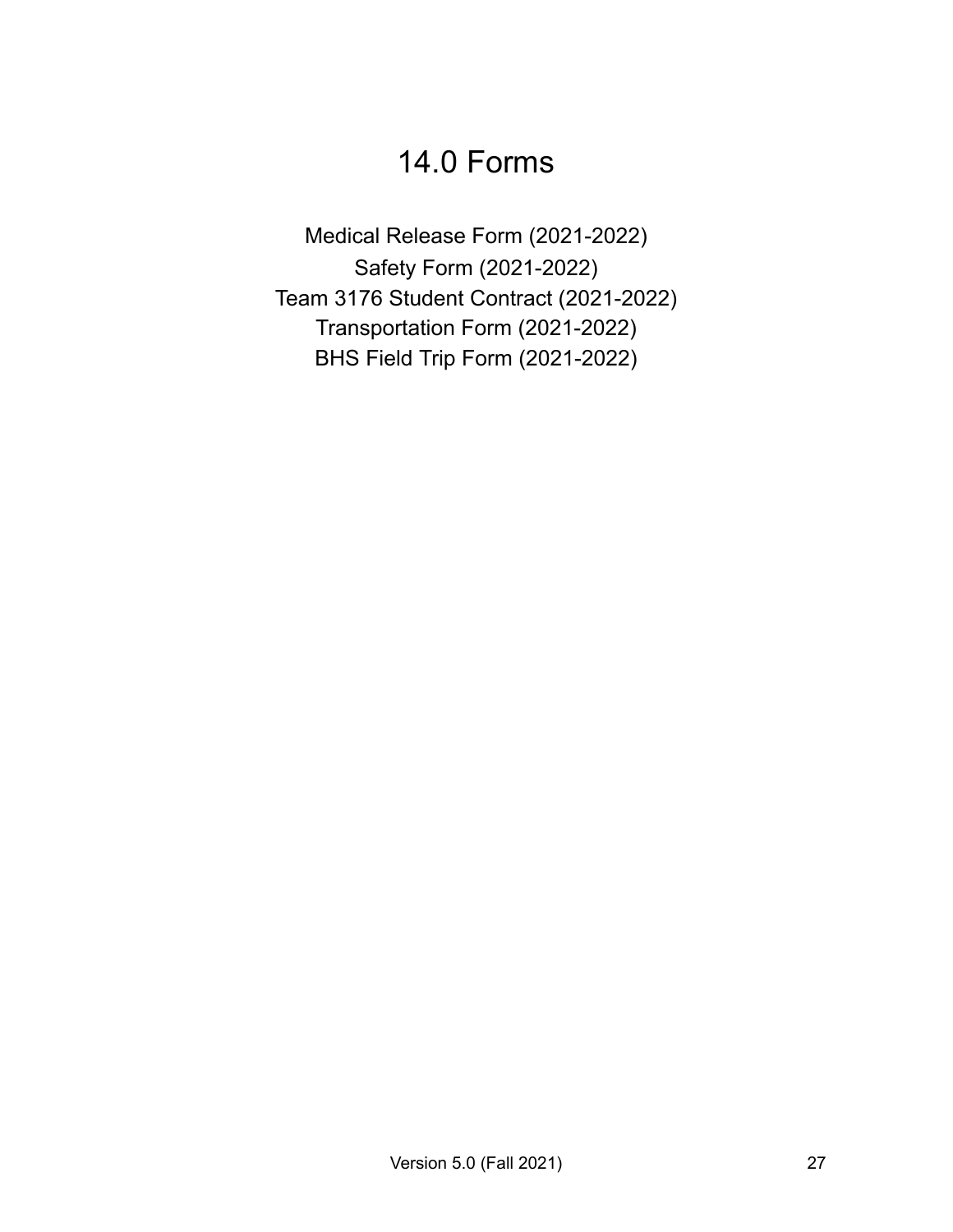### **Medical Release Form (2021-2022)**

<span id="page-28-0"></span>

|                                                       | <b>Daytime Emergency Numbers:</b> |                                      |  |
|-------------------------------------------------------|-----------------------------------|--------------------------------------|--|
|                                                       |                                   |                                      |  |
|                                                       |                                   | Number: ____________________________ |  |
|                                                       |                                   |                                      |  |
| <i>Medication alert or severe allergic reactions:</i> |                                   |                                      |  |

#### *CONSENT FOR TREATMENT:*

*I hereby give consent for the assigned personnel of Brownsburg Community School Corporation to seek and utilize emergency medical treatment for my child.*

*\_\_\_\_\_\_\_\_\_\_\_\_\_\_\_\_\_\_\_\_\_\_\_\_\_\_\_\_\_\_\_\_\_\_\_\_\_\_\_ \_\_\_\_\_\_\_\_\_\_\_\_\_\_\_\_\_\_\_*

*(Signature of Parent/Guardian) (Date)*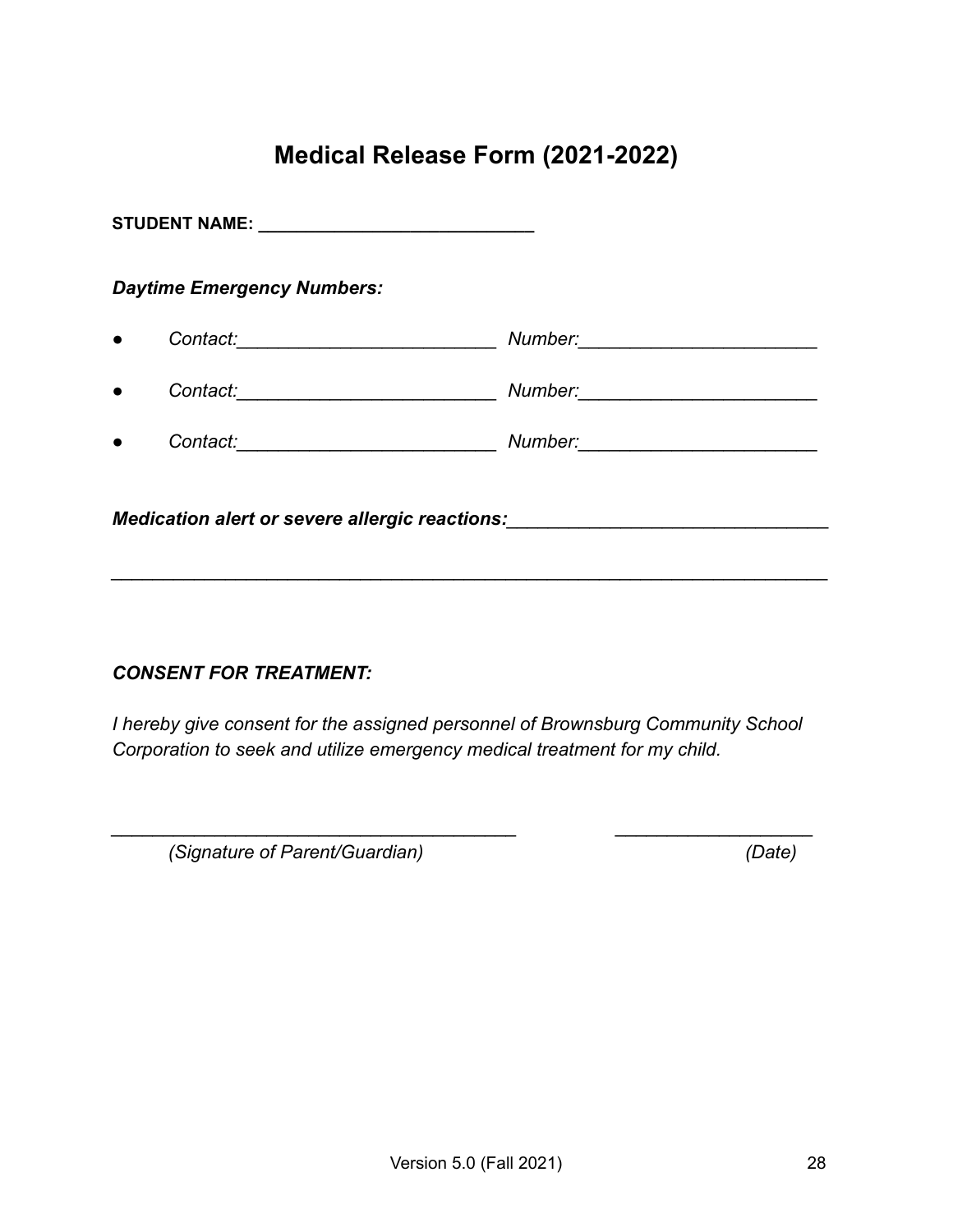### **Safety Form (2021-2022)**

<span id="page-29-0"></span>**STUDENT NAME: \_\_\_\_\_\_\_\_\_\_\_\_\_\_\_\_\_\_\_\_\_\_\_\_\_\_\_\_\_**

I, \_\_\_\_\_\_\_\_\_\_\_\_\_\_\_\_\_\_\_\_\_\_\_\_\_\_, give my child permission to use equipment and machinery for the robotics team after being fully trained by a designated Mentor.

Parent signature: example of the state of the Date:  $\Box$  Date:  $\Box$ 

I, **I** Example 20 and 20 and understand the Team 3176 Handbook Section 7 Safety. I agree to enforce a culture of safety for all team activities.

Student signature: \_\_\_\_\_\_\_\_\_\_\_\_\_\_\_\_\_\_\_\_\_\_\_\_\_\_\_ Date: \_\_\_\_\_\_\_\_\_\_\_\_\_\_\_\_\_\_\_\_\_\_

I., \_\_\_\_\_\_\_\_\_\_\_\_\_\_\_\_\_\_\_\_\_\_\_\_, understand that by being a member of Team 3176 recognize that when using social media, I must portray myself and the team in a positive manner. I also recognize that when using team facilitated communication, I will be respectful and use these applications as they should be used.

Student Signature:\_\_\_\_\_\_\_\_\_\_\_\_\_\_\_\_\_\_\_\_\_\_\_\_ Date:\_\_\_\_\_\_\_\_\_\_\_\_\_\_\_\_\_\_\_\_\_\_\_\_\_\_\_

I, **I** Example 20 and and understand the BCSC COVID-19 procedures and will help Team 3176 ensure all members are safe by following these procedures. I understand that if because of COVID-19 I have to quarantine, that also means I will be quarantined from all BCSC extracurriculars, including Team 3176. There also may be a possibility that I am contact traced due to my membership on Team 3176, and I accept that reporting responsibility.

| Student signature: | Date |  |
|--------------------|------|--|
|--------------------|------|--|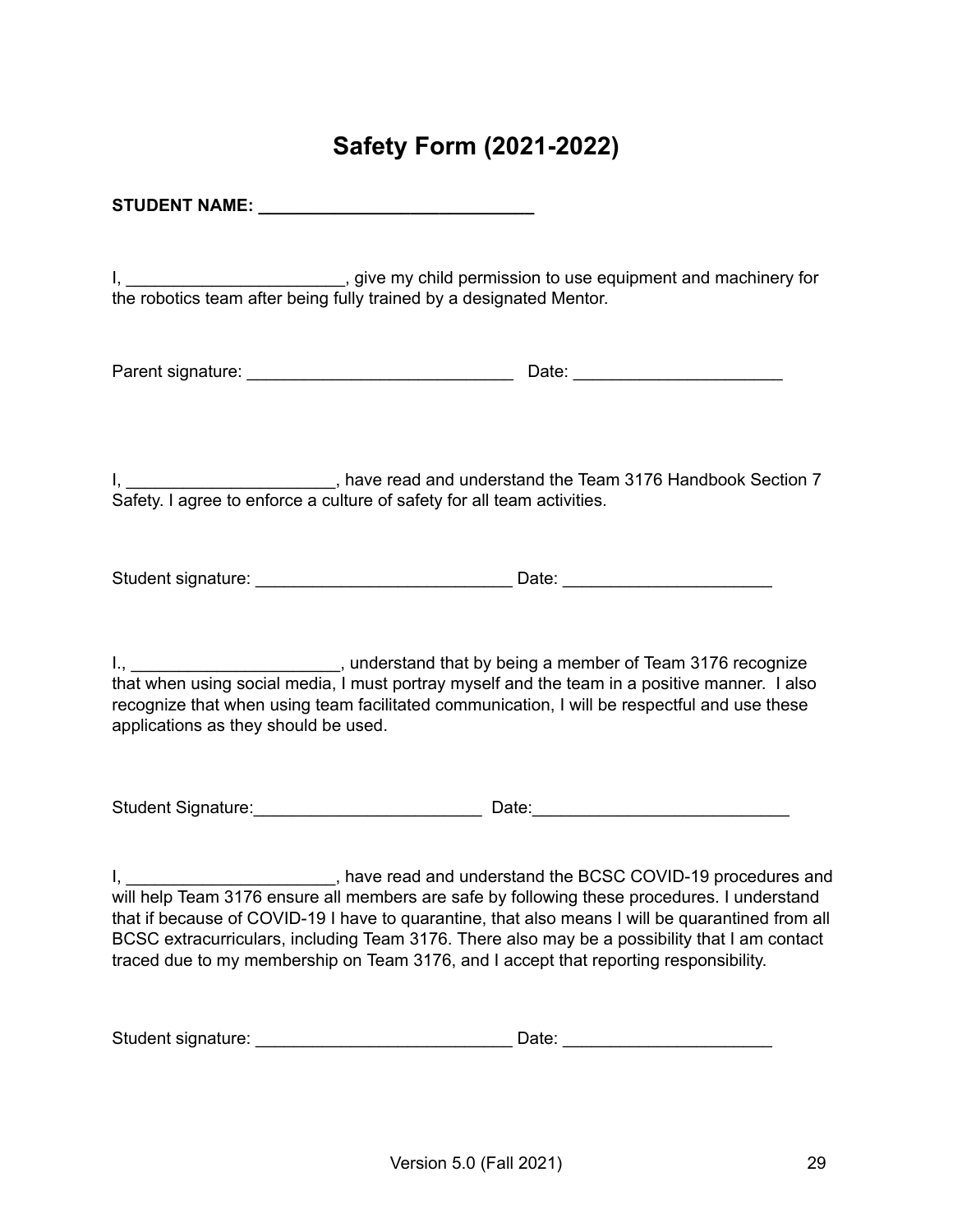### **agree to comply with the policies outlined within.**

\_\_\_\_\_\_ **I agree to comply with all policies outlined in the 2021-22 BHS Student Handbook and Acceptable Use Policy 2021-22 when at all team events.**

 $\mathcal{L}_\text{max}$  and  $\mathcal{L}_\text{max}$  and  $\mathcal{L}_\text{max}$  and  $\mathcal{L}_\text{max}$  and  $\mathcal{L}_\text{max}$  and  $\mathcal{L}_\text{max}$ 

 $\mathcal{L}_\text{max}$  and  $\mathcal{L}_\text{max}$  and  $\mathcal{L}_\text{max}$  and  $\mathcal{L}_\text{max}$  and  $\mathcal{L}_\text{max}$  and  $\mathcal{L}_\text{max}$ 

### **Team 3176 Student Contract (2021-2022)**

Please initial each item:

I understand that the FRC program recognizes all teams that bring a solution to the tournaments are considered competitors. I agree to show other teams the utmost respect and good sportsmanship.

I agree that my behavior at all meetings and tournaments will be constructive and respectful.

I agree that I will do my best to ensure our top priority is safety. I will do my best to keep myself and others safe.

I agree and consent to allow my photographs, name, or comments to appear in media related to Team 3176.

\_\_\_\_\_\_ **I have read and understand the Student Handbook describing Team 3176 and**

I agree to work my hardest to learn and help my team at every meeting.

<span id="page-30-0"></span>**STUDENT NAME: \_\_\_\_\_\_\_\_\_\_\_\_\_\_\_\_\_\_\_\_\_\_\_\_\_\_\_\_\_**

Student Signature Date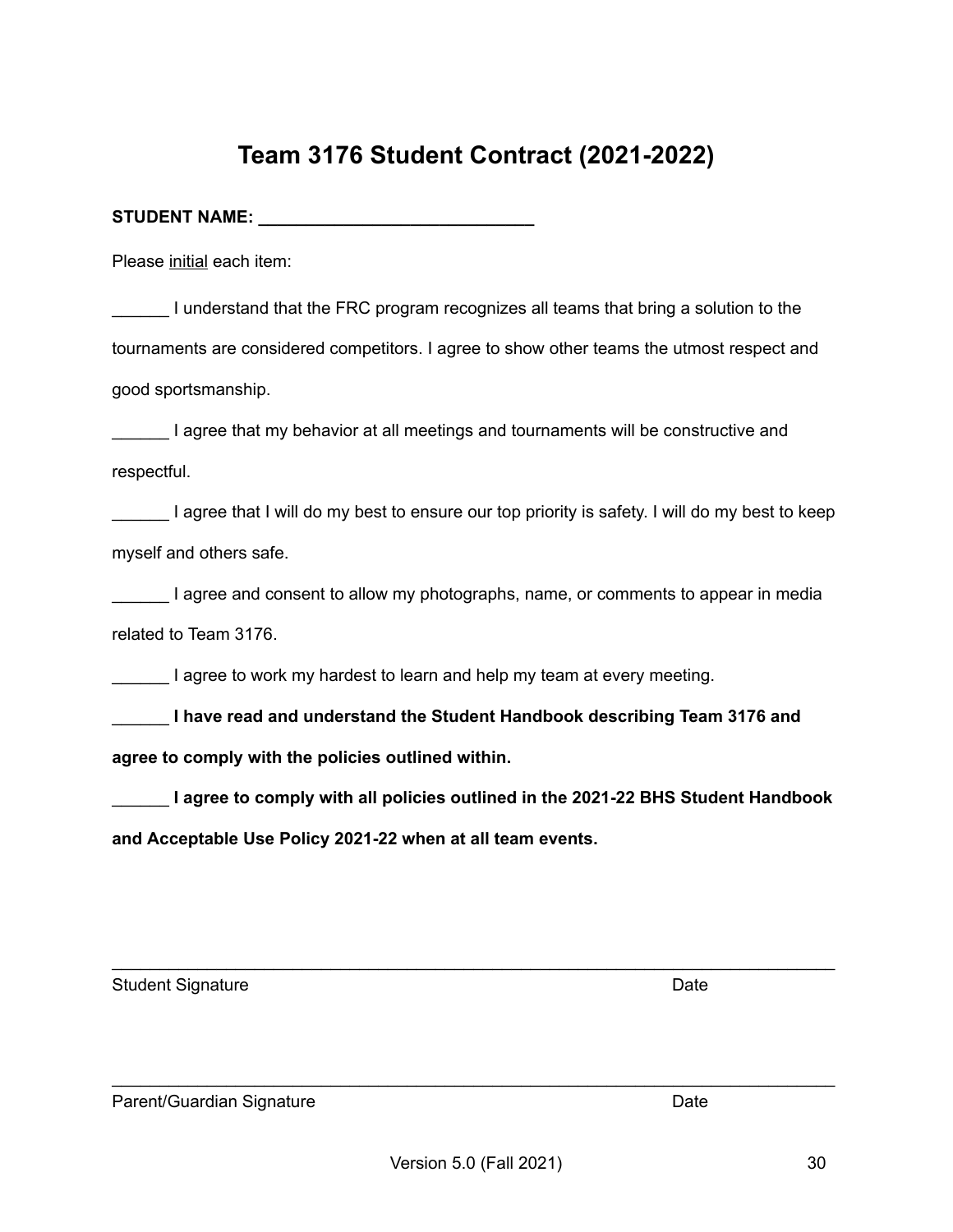$\mathcal{L}_\text{max}$  and  $\mathcal{L}_\text{max}$  and  $\mathcal{L}_\text{max}$  and  $\mathcal{L}_\text{max}$  and  $\mathcal{L}_\text{max}$  and  $\mathcal{L}_\text{max}$ 

 $\mathcal{L}_\text{max}$  and  $\mathcal{L}_\text{max}$  and  $\mathcal{L}_\text{max}$  and  $\mathcal{L}_\text{max}$  and  $\mathcal{L}_\text{max}$  and  $\mathcal{L}_\text{max}$ 

### **Transportation Form (2021-2022)**

#### <span id="page-31-0"></span>**STUDENT NAME: \_\_\_\_\_\_\_\_\_\_\_\_\_\_\_\_\_\_\_\_\_\_\_\_\_\_\_\_\_**

|                                                                                                                                                      | Yes | No |
|------------------------------------------------------------------------------------------------------------------------------------------------------|-----|----|
| 1) My son or daughter has permission to operate a family-owned<br>motor vehicle to and from any team sponsored activity inside<br>Hendricks country. |     |    |
| 2) My son or daughter may transport other students to and from<br>any team sponsored activity inside Hendricks country.                              |     |    |
| 3) My son or daughter may travel in a vehicle operated by another<br>Team 3176 parent/guardian to and/or from any team-sponsored<br>events.          |     |    |
| 4) My son or daughter may travel in a vehicle operated by another<br>Team 3176 student member.                                                       |     |    |
| 5) My son or daughter may ride in a privately-owned vehicle<br>operated by a Team 3176 adult mentor to and/or from any<br>team-sponsored events.     |     |    |

Student Signature Date

Parent/Guardian Signature **Date** Date Date